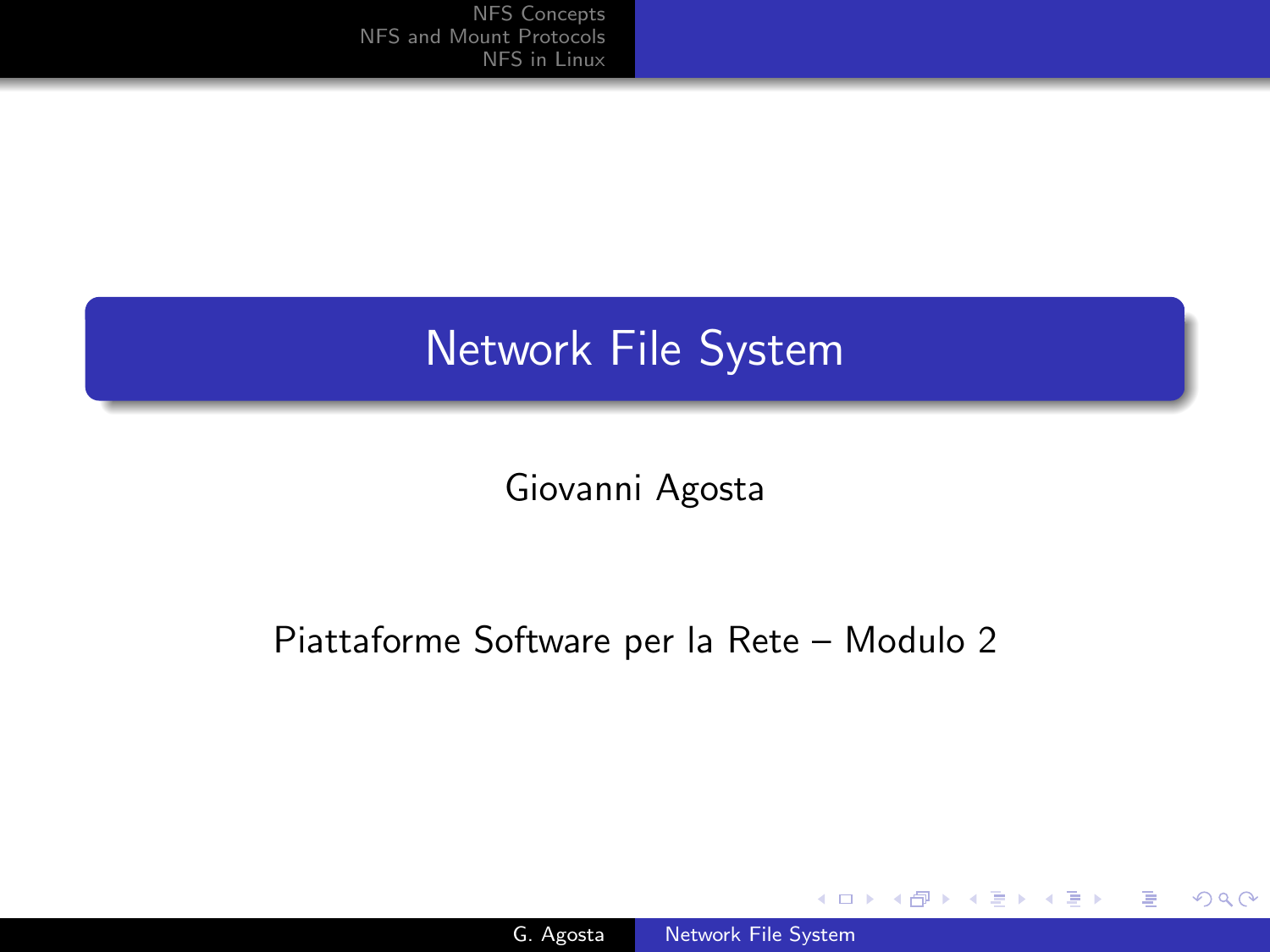# **Outline**



2 [NFS and Mount Protocols](#page-11-0) • [NFS Implementation](#page-11-0) **• [The Mount Protocol](#page-26-0)** 

# 3 [NFS in Linux](#page-31-0)

 $\leftarrow$ 

つくへ

<span id="page-1-0"></span>∍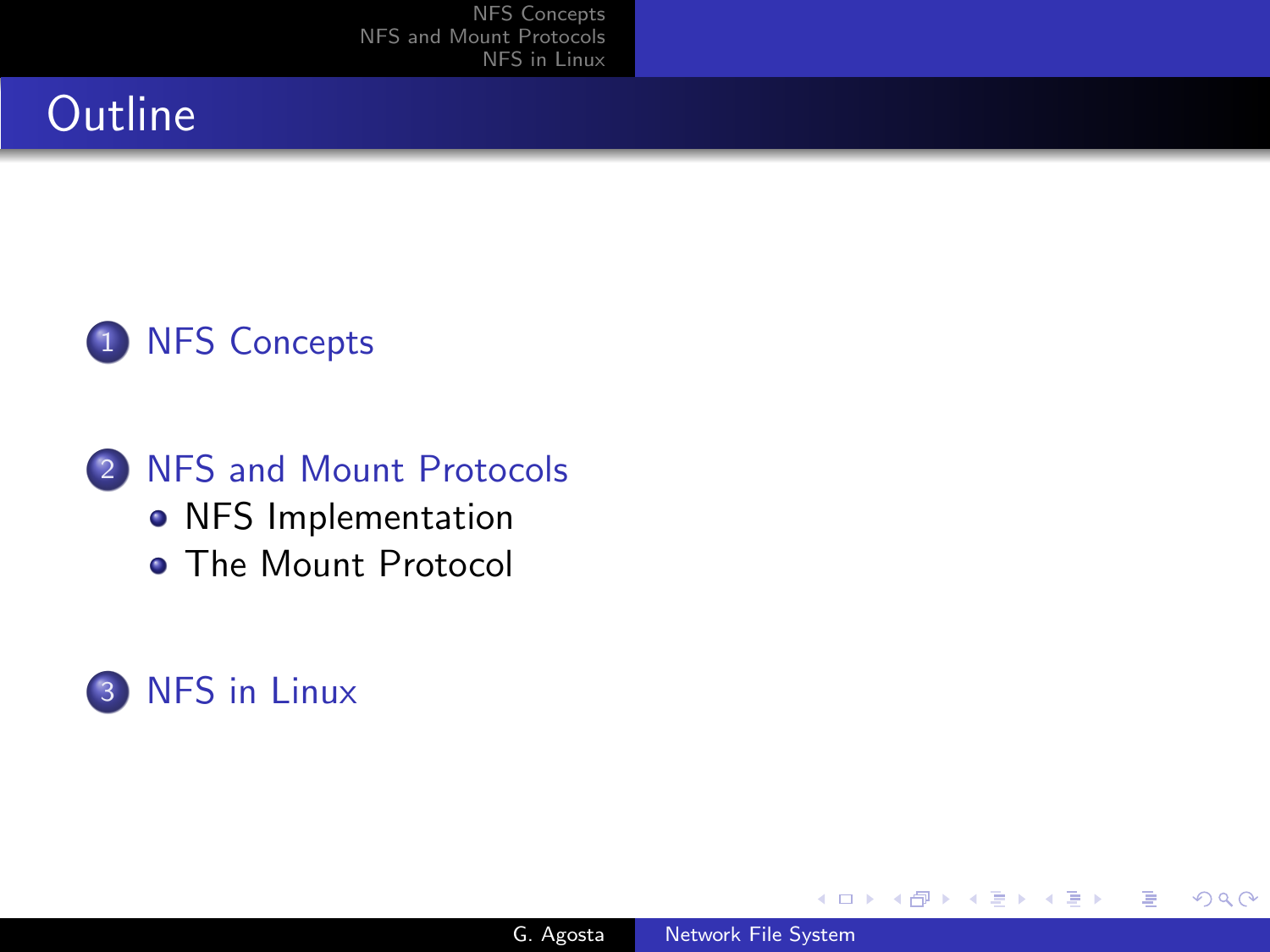# Remote File System Access Generalities

#### Possible solutions

File transfer access to remote data at the granularity of entire files

File access access to remote data at the granularity of blocks

#### Remote File Access

- Run a server on the machine where the files reside to:
	- Respond to access requests
	- Check authorization credentials
- Several mechanisms have been defined for this purpose
	- We focus on Sun Microsystems Network File System

<span id="page-2-0"></span>つくへ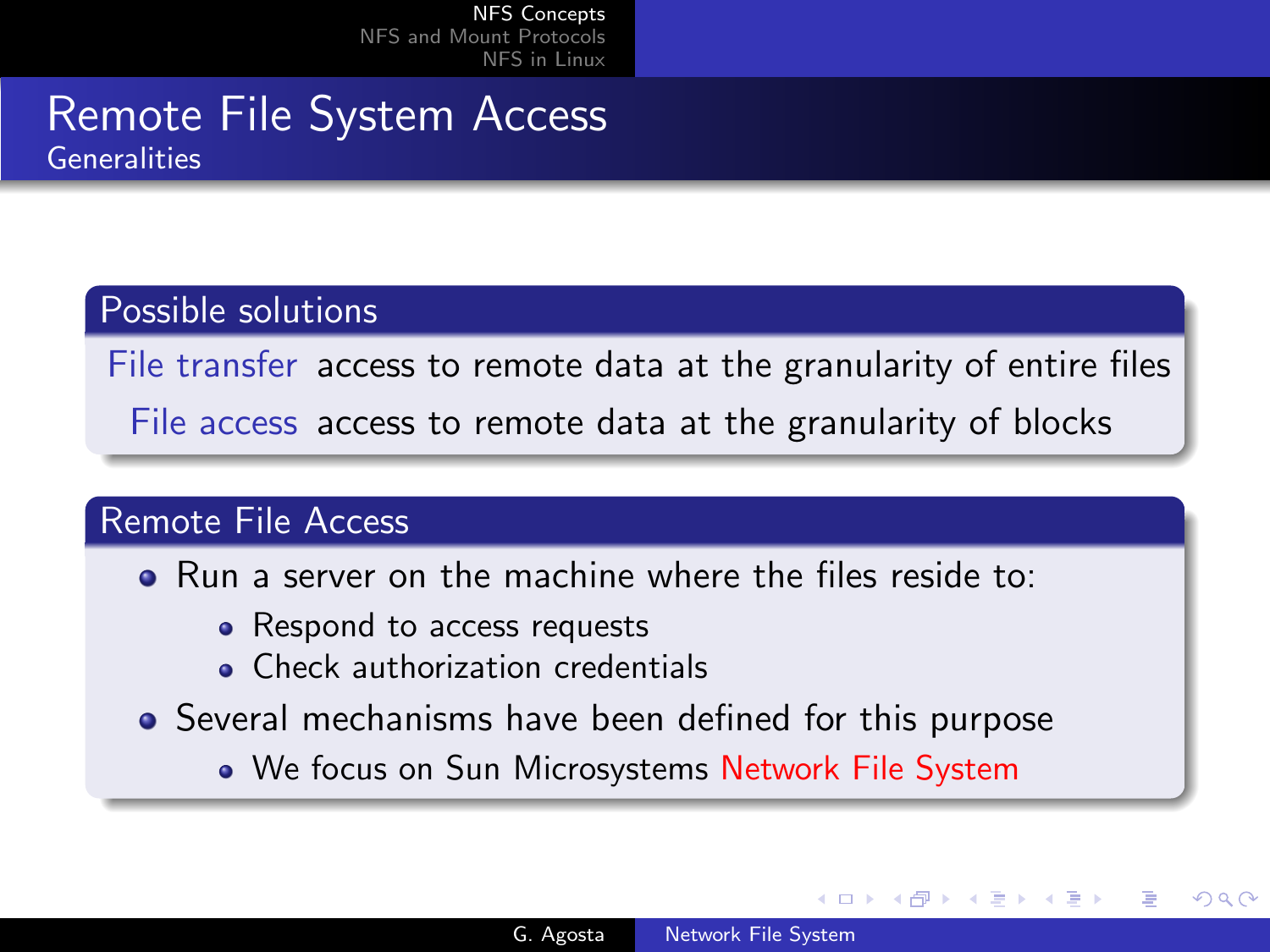#### Remote File System Access Issues

# Required Functionalities

- Read
- Write
- **o** Create
- Destroy
- List/Navigate Directories
- Authenticate requests
- Honor protection levels

# Heterogeneous Computers

Different systems may have different ways of:

- Denoting directory paths
- Defining file names
- **•** Storing file information
- Defining file operation semantics

つくい

 $\leftarrow$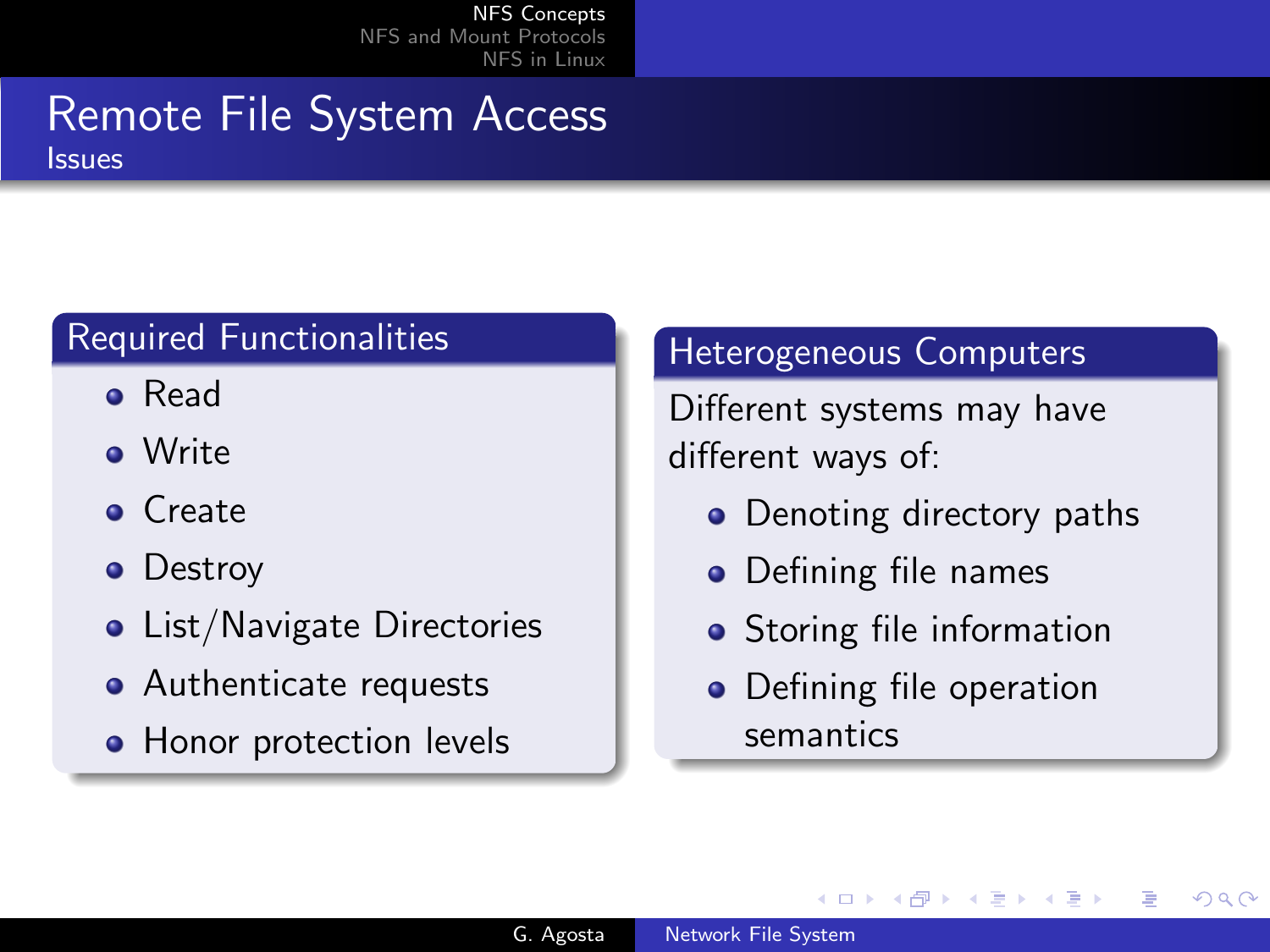# Sun Network File System Design Key design choices

## Stateless Server

- Scalable solution
- No need to keep track of server crashes/reboots
- No way to keep track of current positions (in file or directory)

### NFS and UNIX File Semantics

- NFS designed to accomodate heterogeneous file systems
- But based on UNIX file system semantics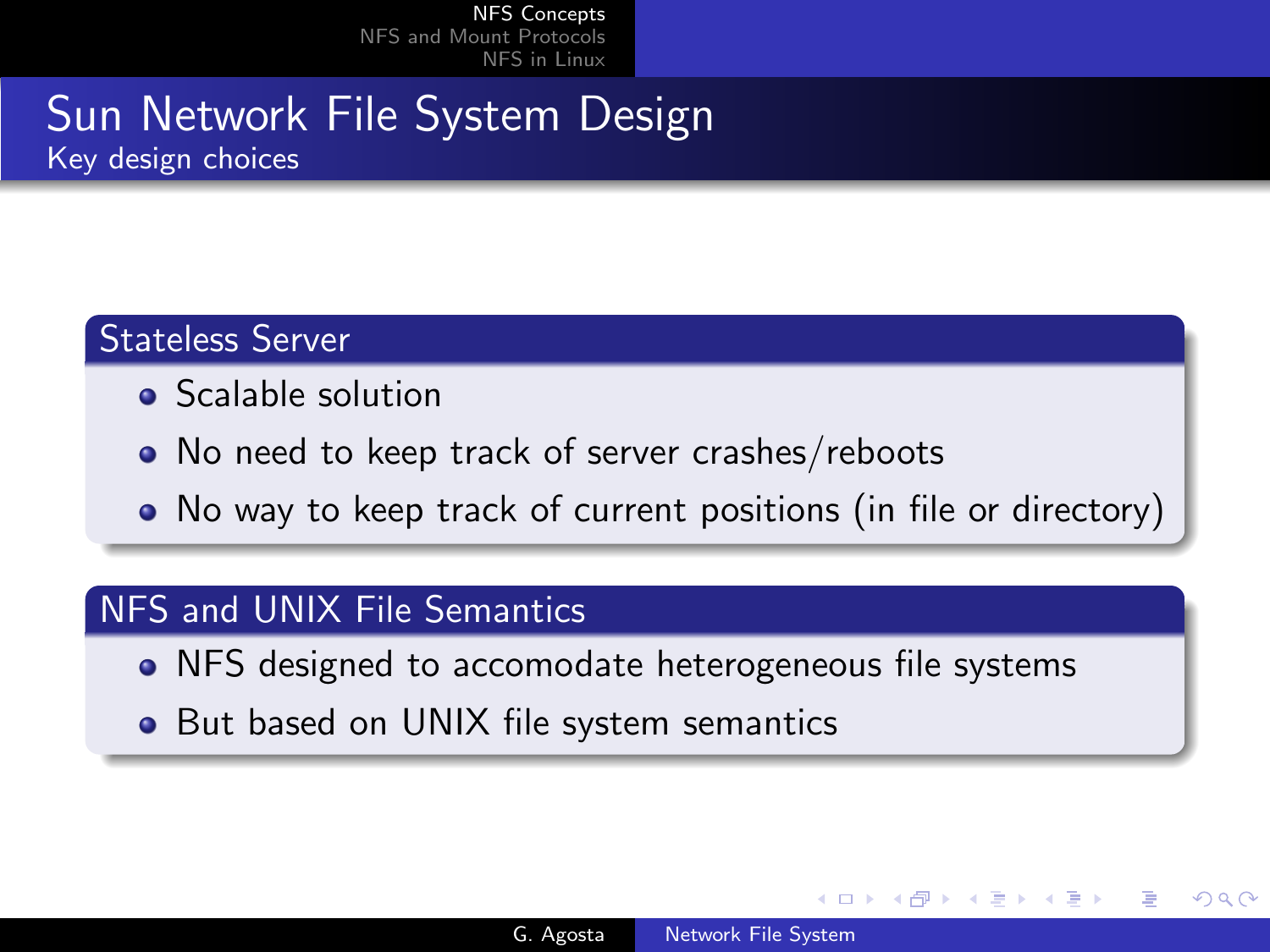# Sun Network File System Design Key design choices

## NFS File Types



### NFS Mode

→ 何 ▶ → 手 ▶

- **•** From UNIX
- File types
- uid, gid, swap

<span id="page-5-0"></span> $\Omega$ 

**•** Permissions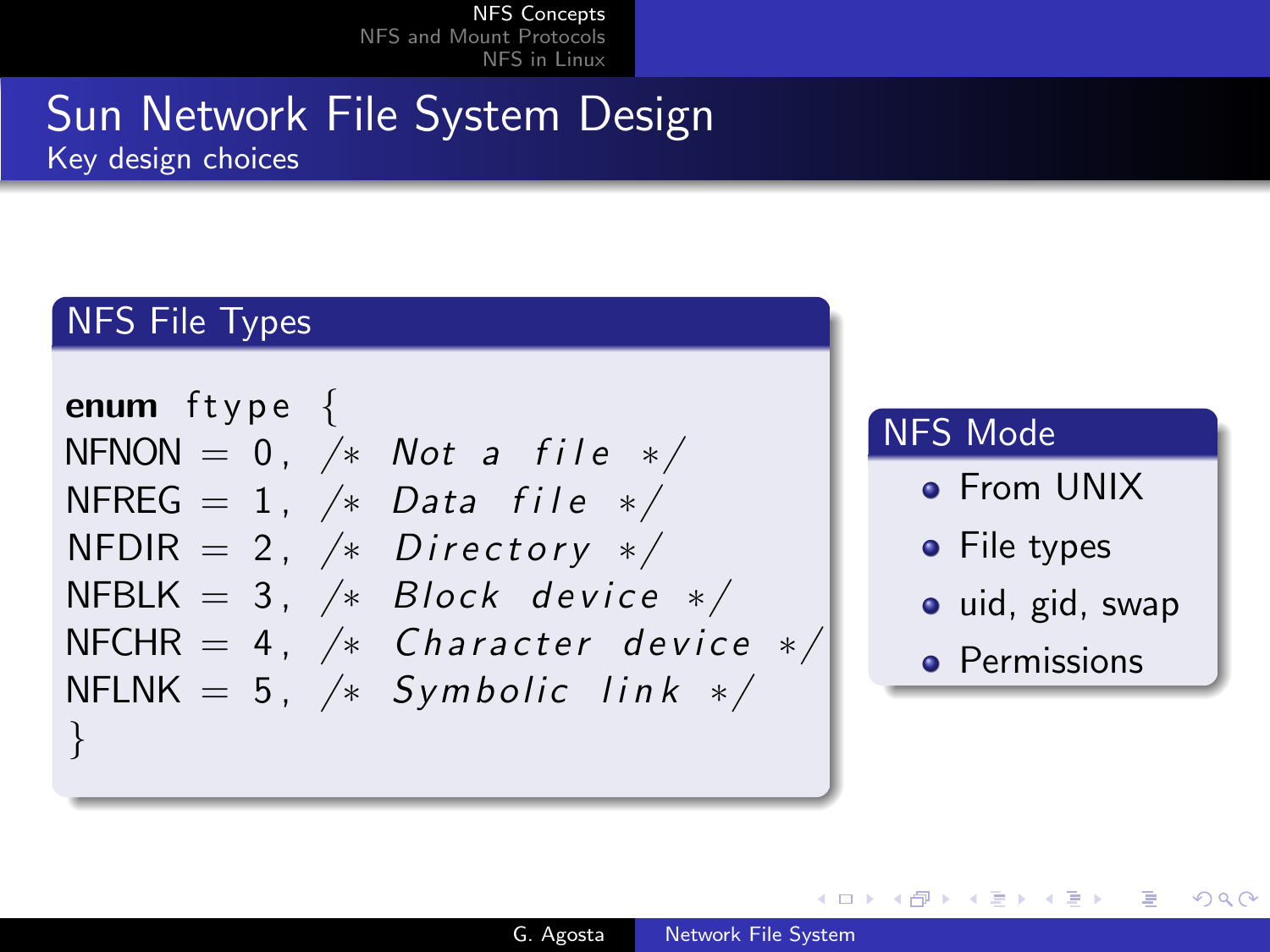# Sun Network File System Design Client and Server

#### Server

- Runs on a file server machine to provide access to local files from other machines
- Receives requests that do not need path interpretation

# Client

- Runs on a machine that wants to acces remote files
- Manages all the path decoding, interacting with the server for each component
- The open primitive decides whether to use local or NFS implementation depending on the path name
- On UNIX, this is achieved by use of the mount mechanism
- NFS ver[s](#page-5-0)ion 4 integrates mount routines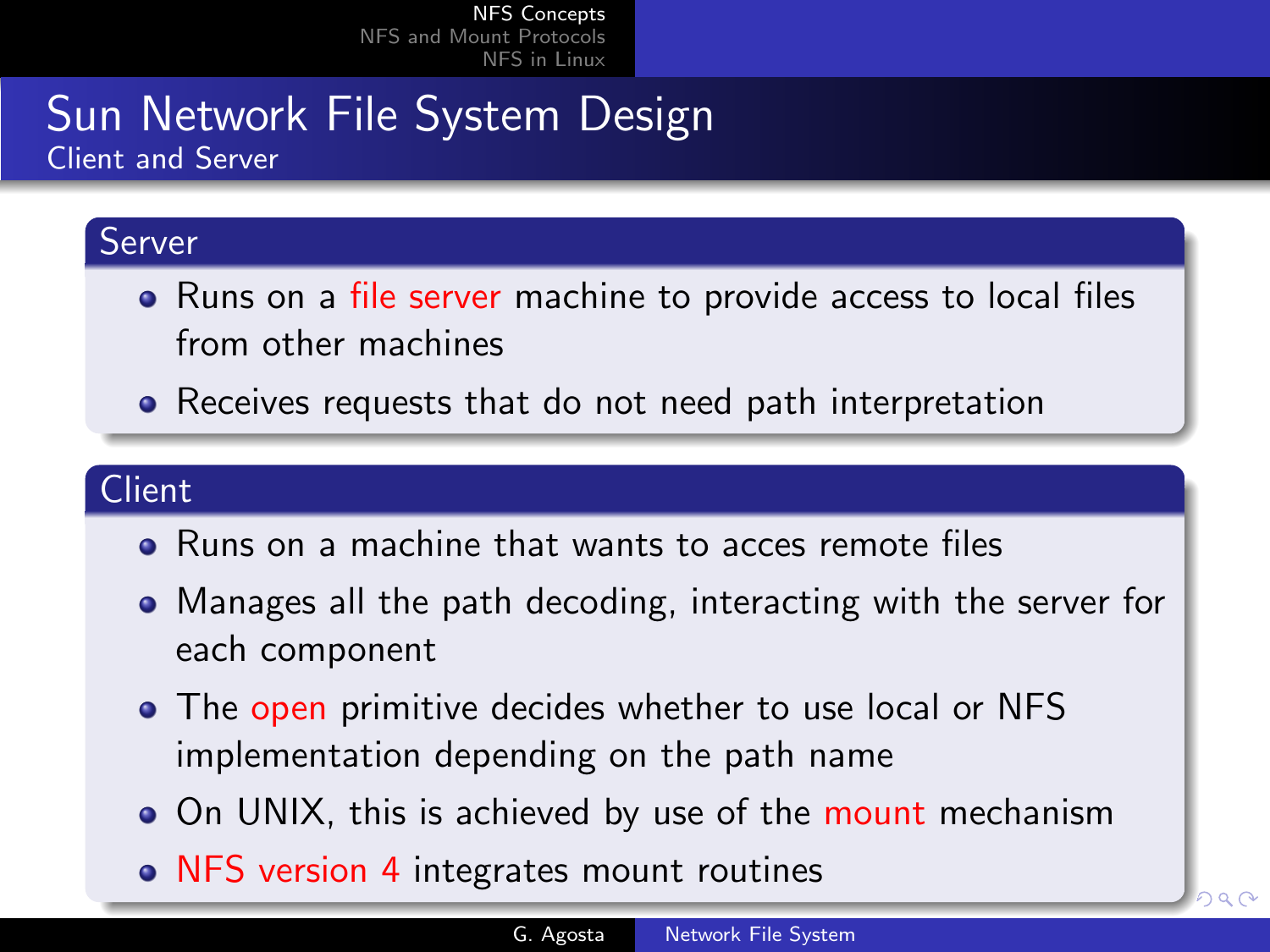# Sun Network File System Design File Handles

# Client Side

- A 32-byte string
- Received from the server at file opening
- Opaque data

## Server Side

- Fabricated from the server in any convenient way
- Server must be able to decode handles (stateless!)
- Can encode information for quick decoding
- Can have time-limits (for security purposes)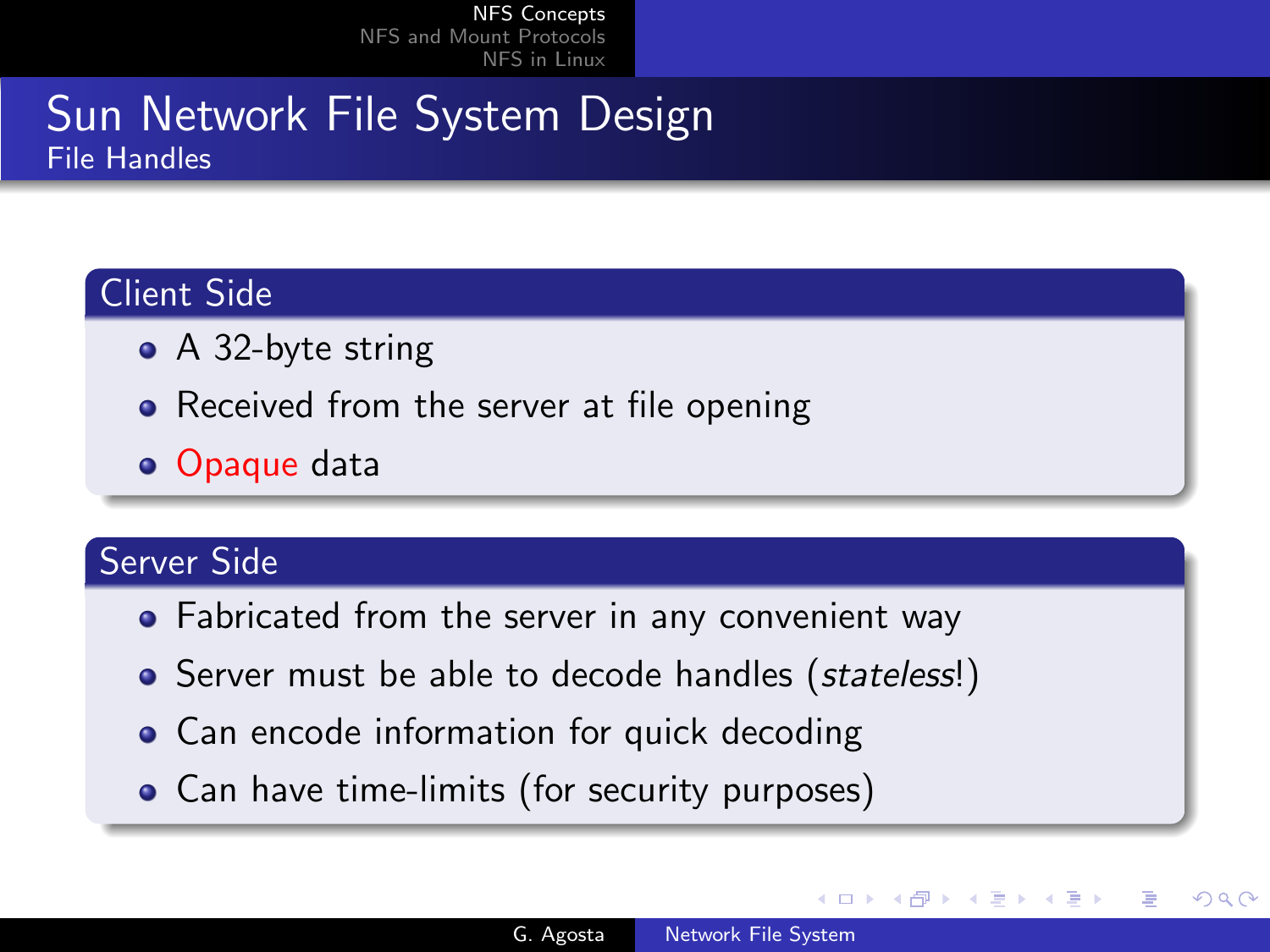# Sun Network File System Design NSF File Path Decoding



# Path Decoding

- Only appens in the open call
- Requires server-client interaction
- Each path component is navigated independently
- Each directory is associated to one handle
- No state is needed, as per specification

**K 何 ▶ 【 手** 

つくい

 $\sim$   $\sim$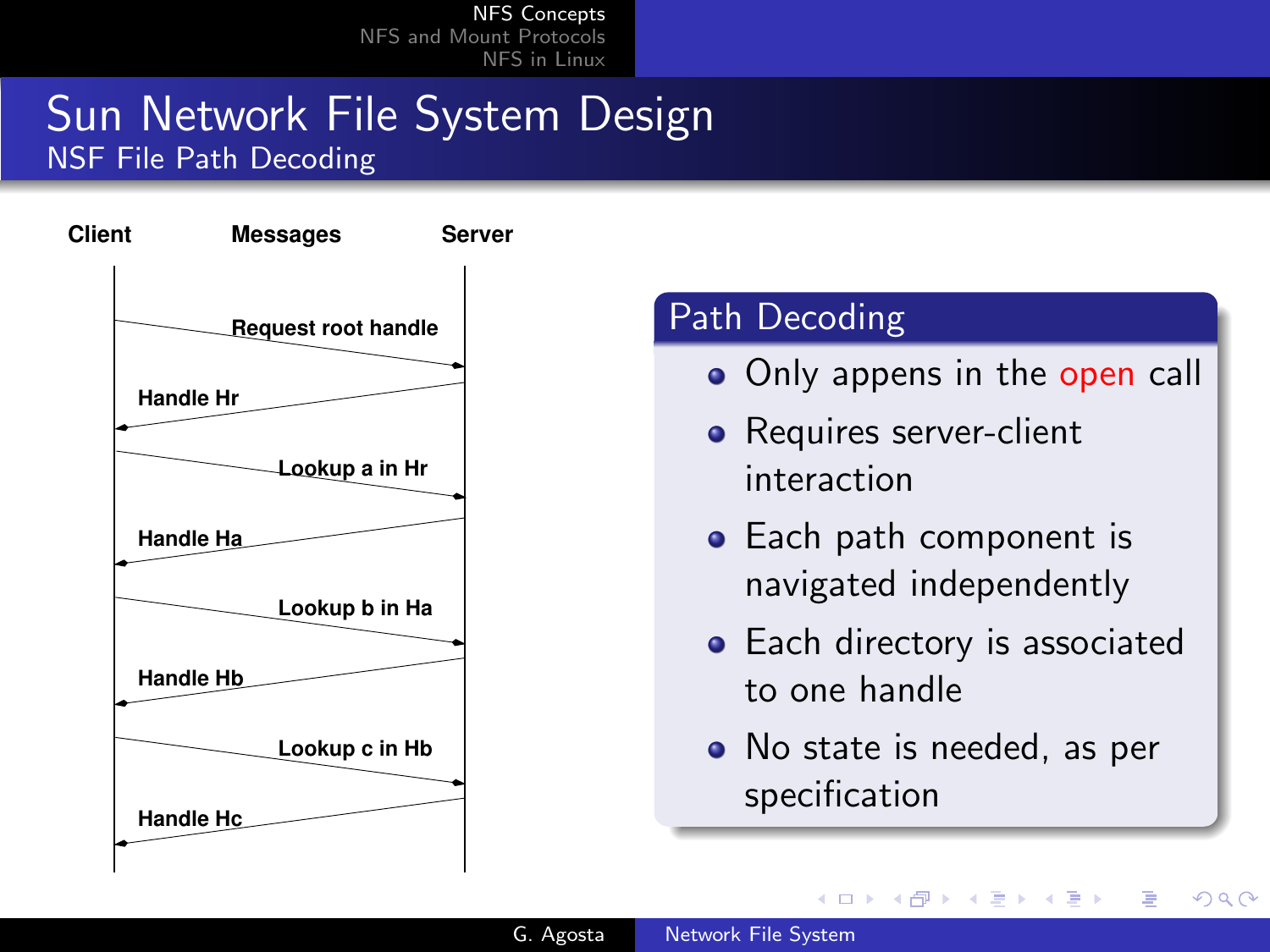# Sun Network File System Design File & Directory Positioning

# Stateless File Positioning

- File position maintained by the client
- **Iseek implementation completely local**
- Position information sent at every read/write request

# **Stateless Directory Operations**

- Listing for directories with many entries cannot be transmitted in a single message
- Use a position identifier (magic cookie) in a way similar to file positioning
- <span id="page-9-0"></span>Unsafe with respect to concurrent directory modification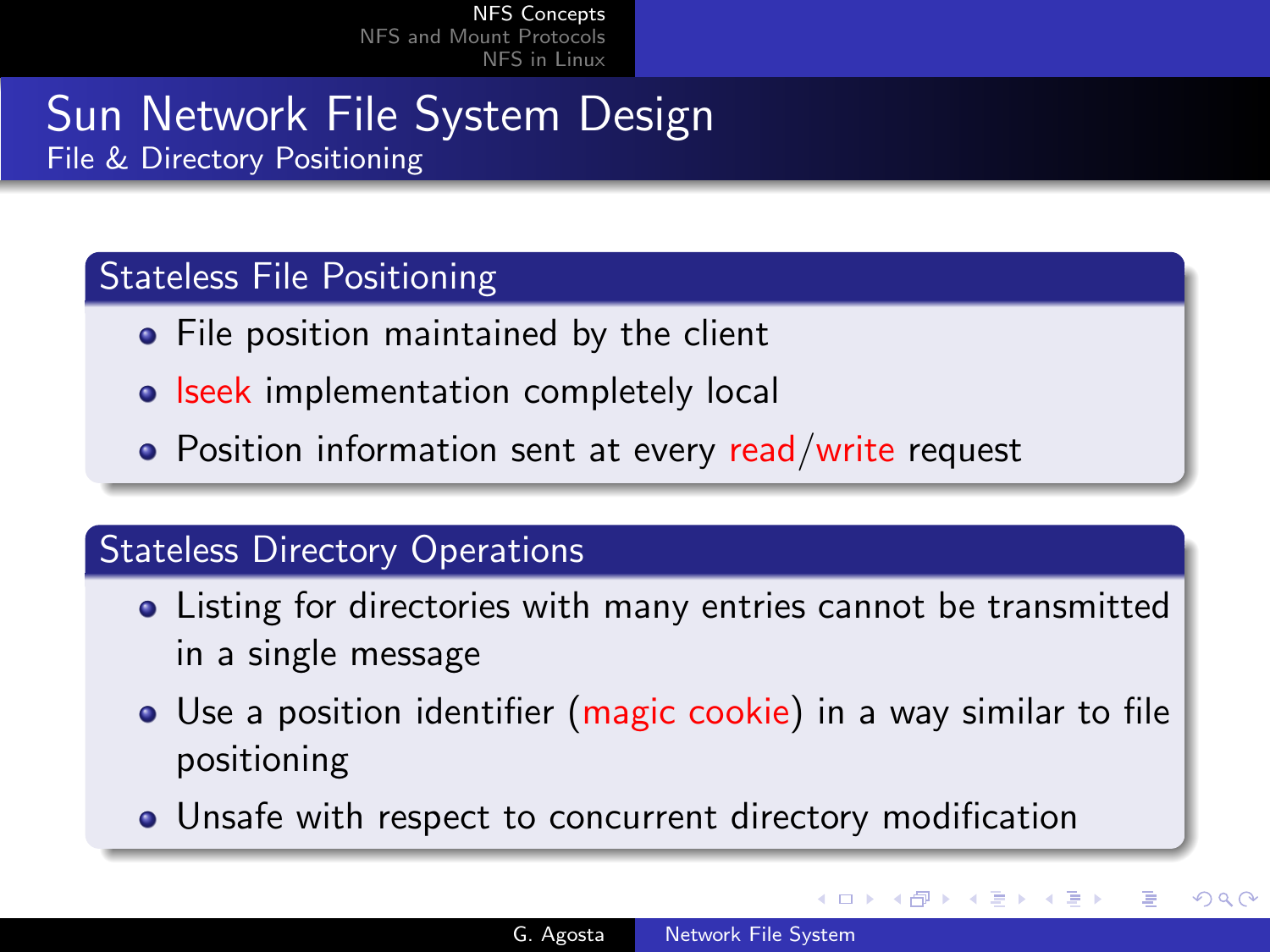# Sun Network File System Design Handling Multiple Roots

# Problem

- What if you want multiple directory hierarchies within the same NFS server?
- Initially, impossible: NFSPROC\_ROOT function accessed a single root
- Additional mechanisms needed to replace NFSPROC ROOT

## Solution: Mount Protocol

- Provide a list of directory hierarchies
- Accept full path names to directory hierarchy roots
- Authenticate client requests and check permission to access a directory hierarchy
- <span id="page-10-0"></span>• Provide file handle for each directory hi[era](#page-9-0)[rc](#page-11-0)[h](#page-9-0)[y r](#page-10-0)[o](#page-1-0)o[t](#page-2-0)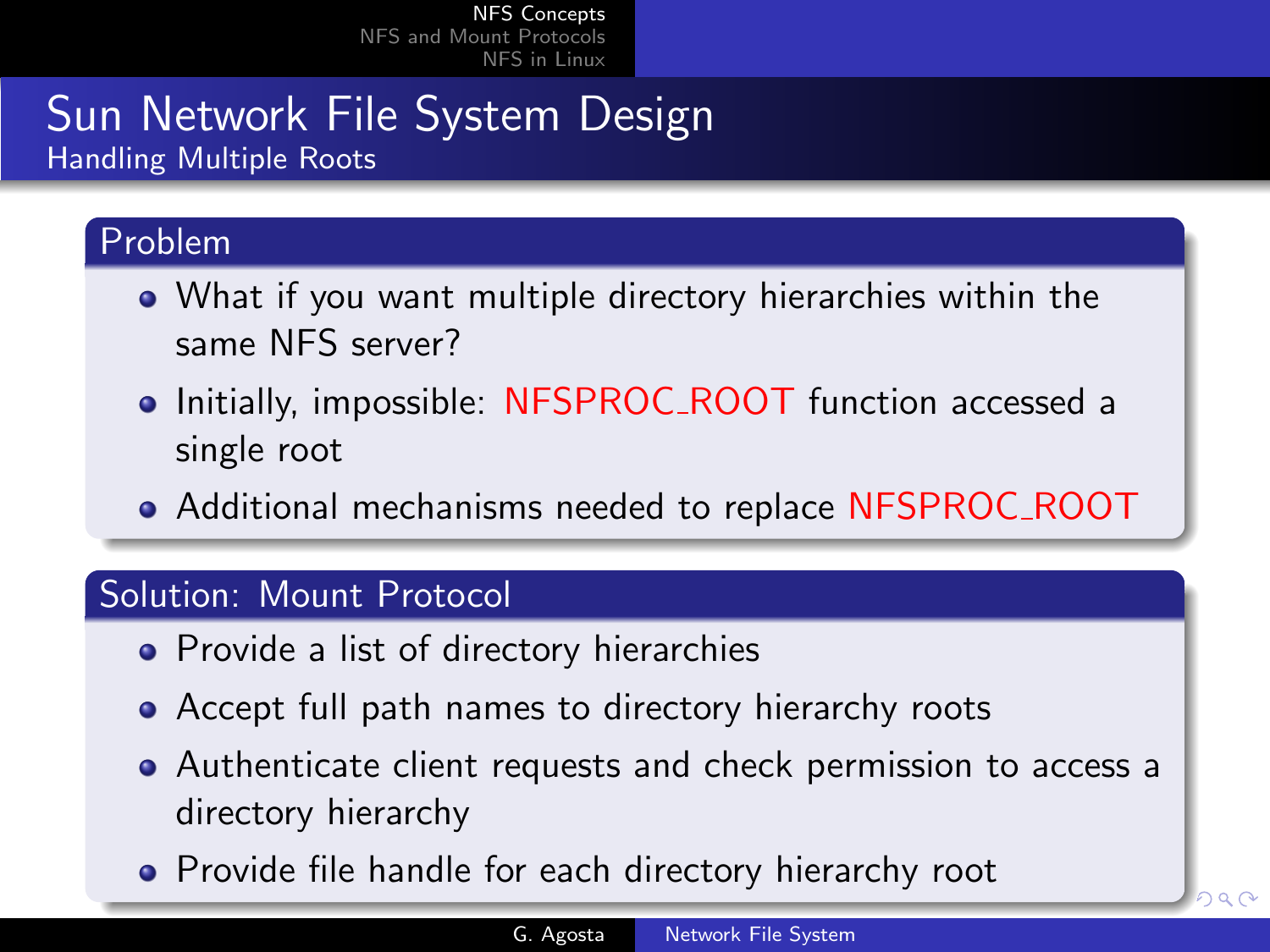<span id="page-11-0"></span>[NFS Implementation](#page-11-0) [The Mount Protocol](#page-26-0)

# NFS Implementation

### **Overview**

- Use RPC mechanism to implement NFS
- Each remote file operation corresponds to a remote procedure call
- Change of perspective:
	- From RPC as a way to divide a program into components
	- To RPC as a way to define a protocol not tied to a specific program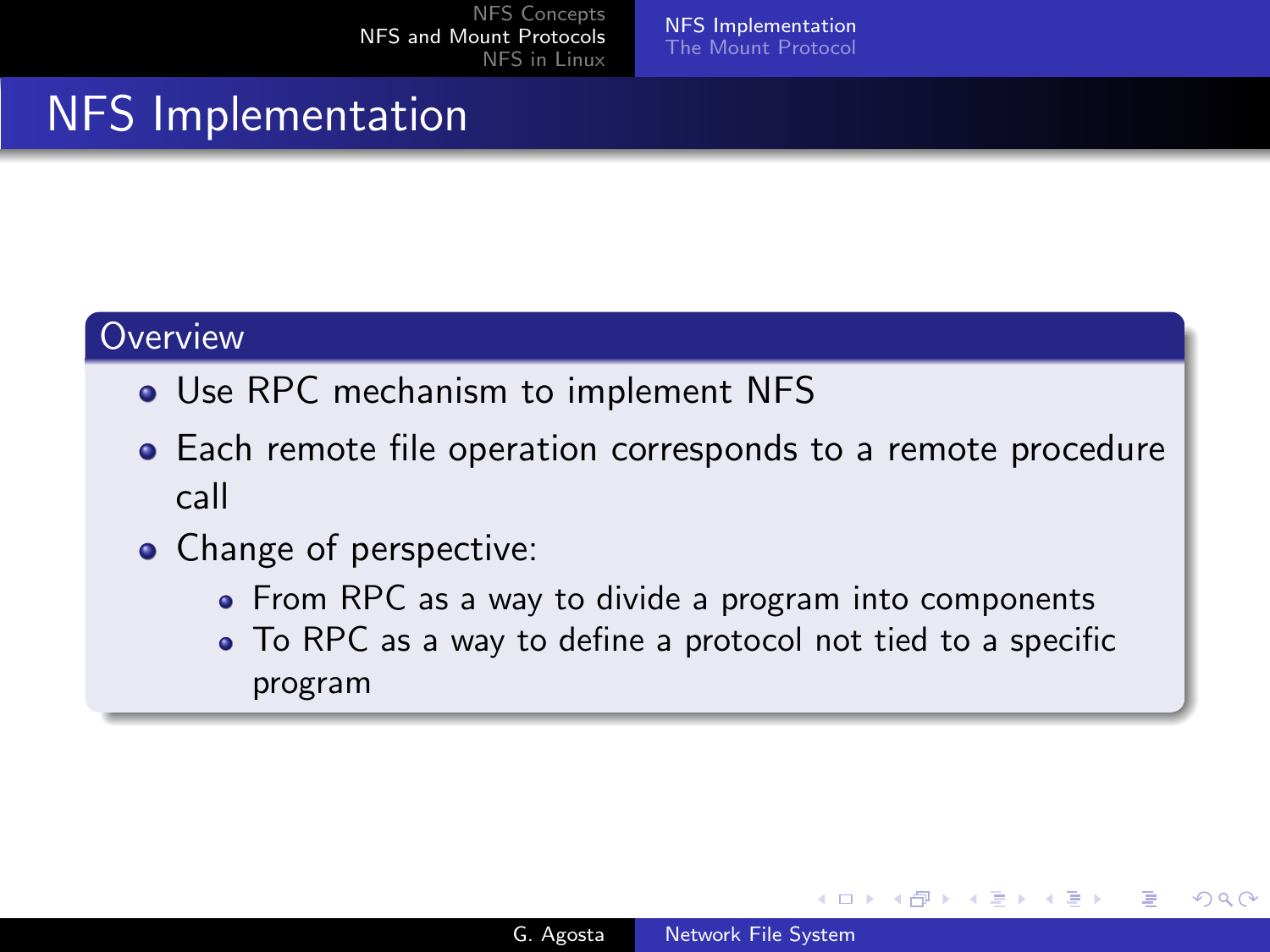[NFS Implementation](#page-11-0) [The Mount Protocol](#page-26-0)

# NFS Implementation Protocol Implementation with RPC

### When using RPC for a program

- **•** Start with existing procedures and data
- Needs are clearly defined by existing interactions

## When using RPC for a protocol

- Need to guarantee interoperability for programs that adhere to the protocol (precision)
- Need to to allow a wide variety of implementations (generality)
- Cannot be designed without significant effort and competence

a mills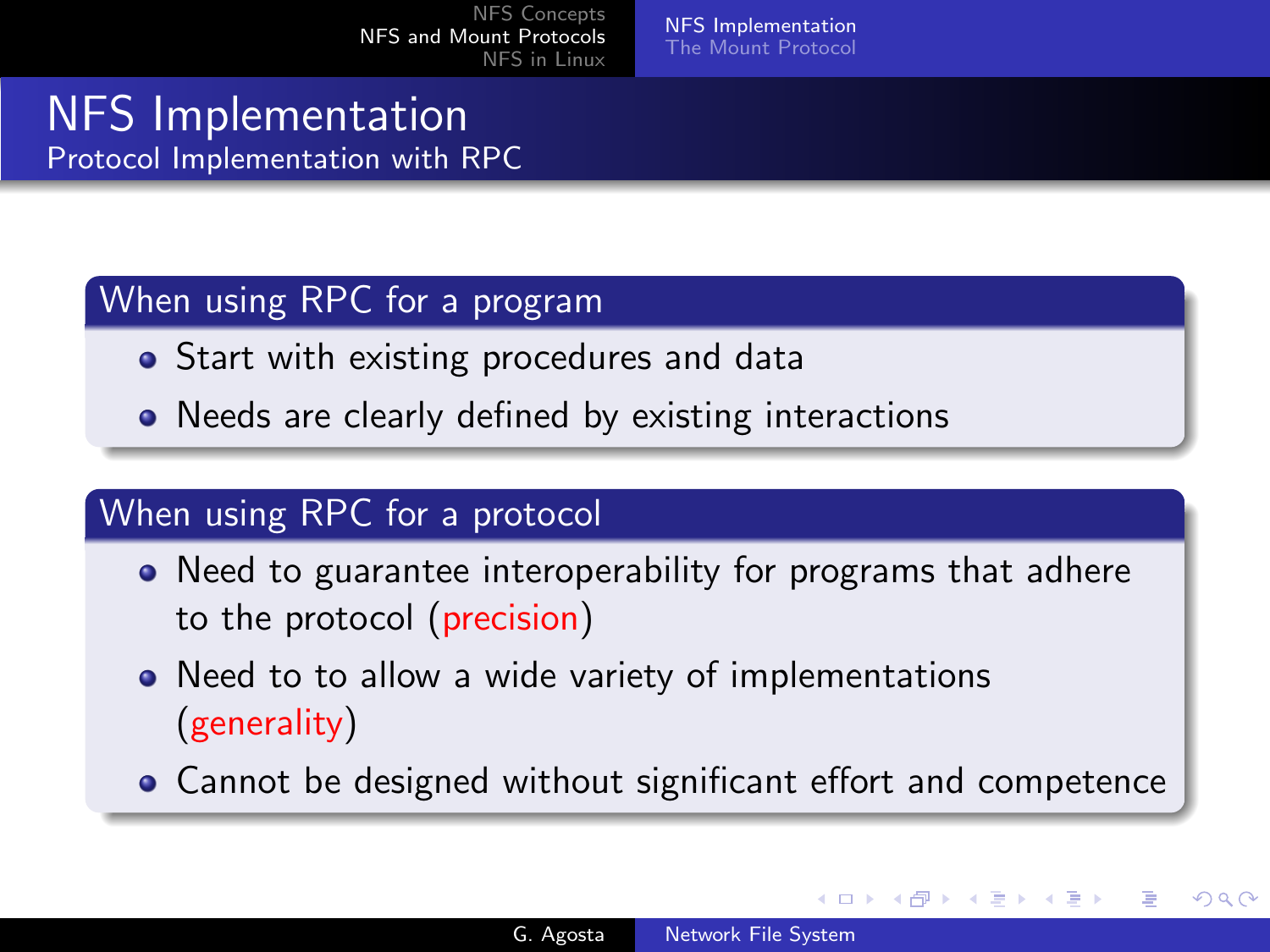# NFS Implementation Protocol Implementation with RPC

### What must be done

- Provide declarations for constants, types and data structures used as procedure parameters
- Provide declarations for remote procedures
- **Provide definitions of the semantics**

## Servers in RPC-specified protocols

- A server is a single remote program
- Only the client can initiate operations
- Each operation message maps to a remote procedure call
- Each return message maps to a remote procedure return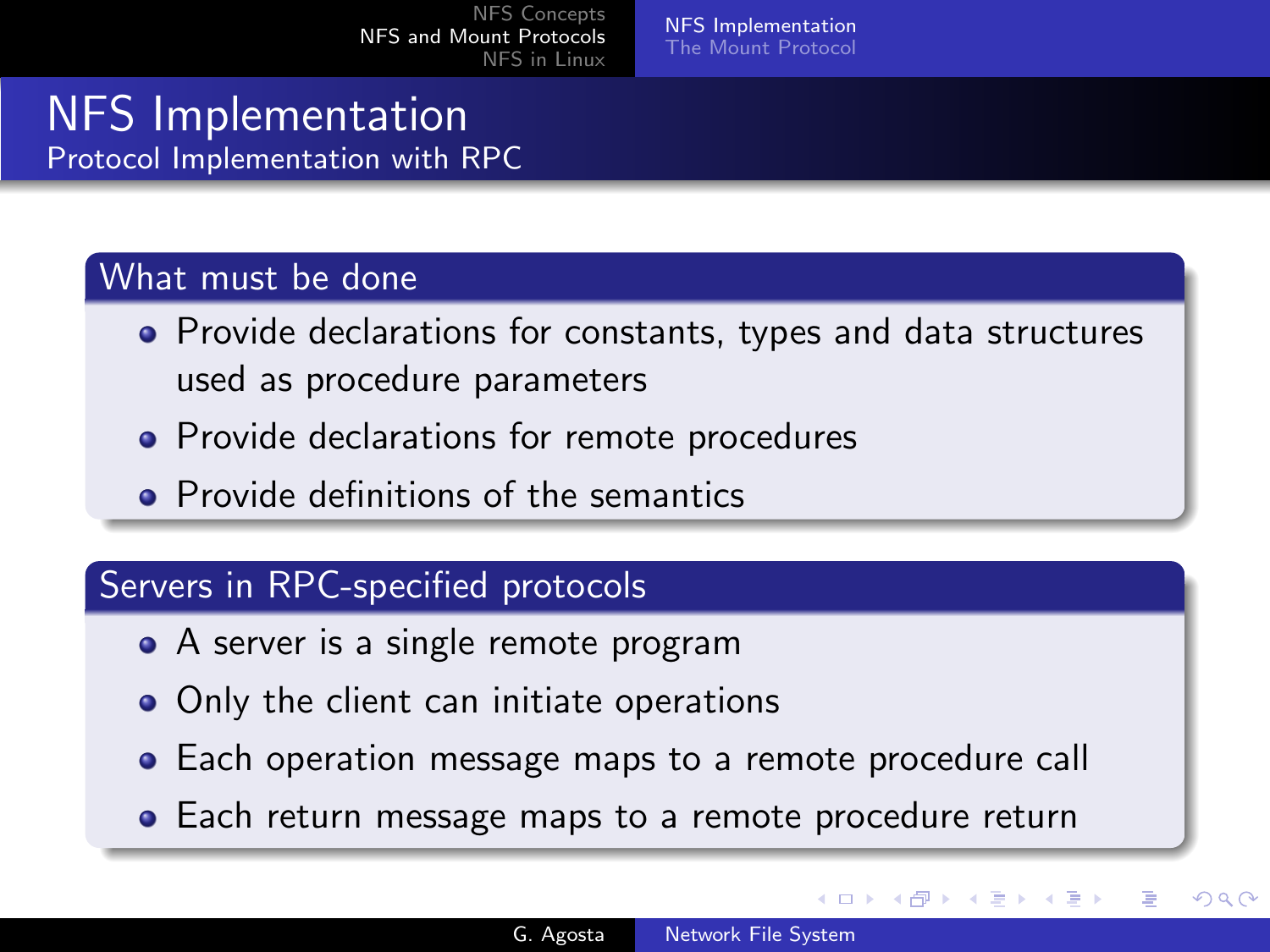[NFS Implementation](#page-11-0) [The Mount Protocol](#page-26-0)

# NFS Constant, Type and Data Declarations **Constants**

## Basic constants

| const MAXDATA = 8192; /* Max bytes in msg */       |  |  |  |                               |
|----------------------------------------------------|--|--|--|-------------------------------|
| const MAXPATHLEN = $1024$ ; /* Max chars in path*/ |  |  |  |                               |
| const MAXNAMLEN = 255; $/*$ Max chars in name*/    |  |  |  |                               |
| <b>const</b> COOKIESIZE = $4;$ /* Cookie size */   |  |  |  |                               |
| $const$ $FHSIZE$ =                                 |  |  |  | 4; $/*$ File handle size $*/$ |

4 0 8

- 4母 ) 4日

э  $\sim$ 重

 $\sim$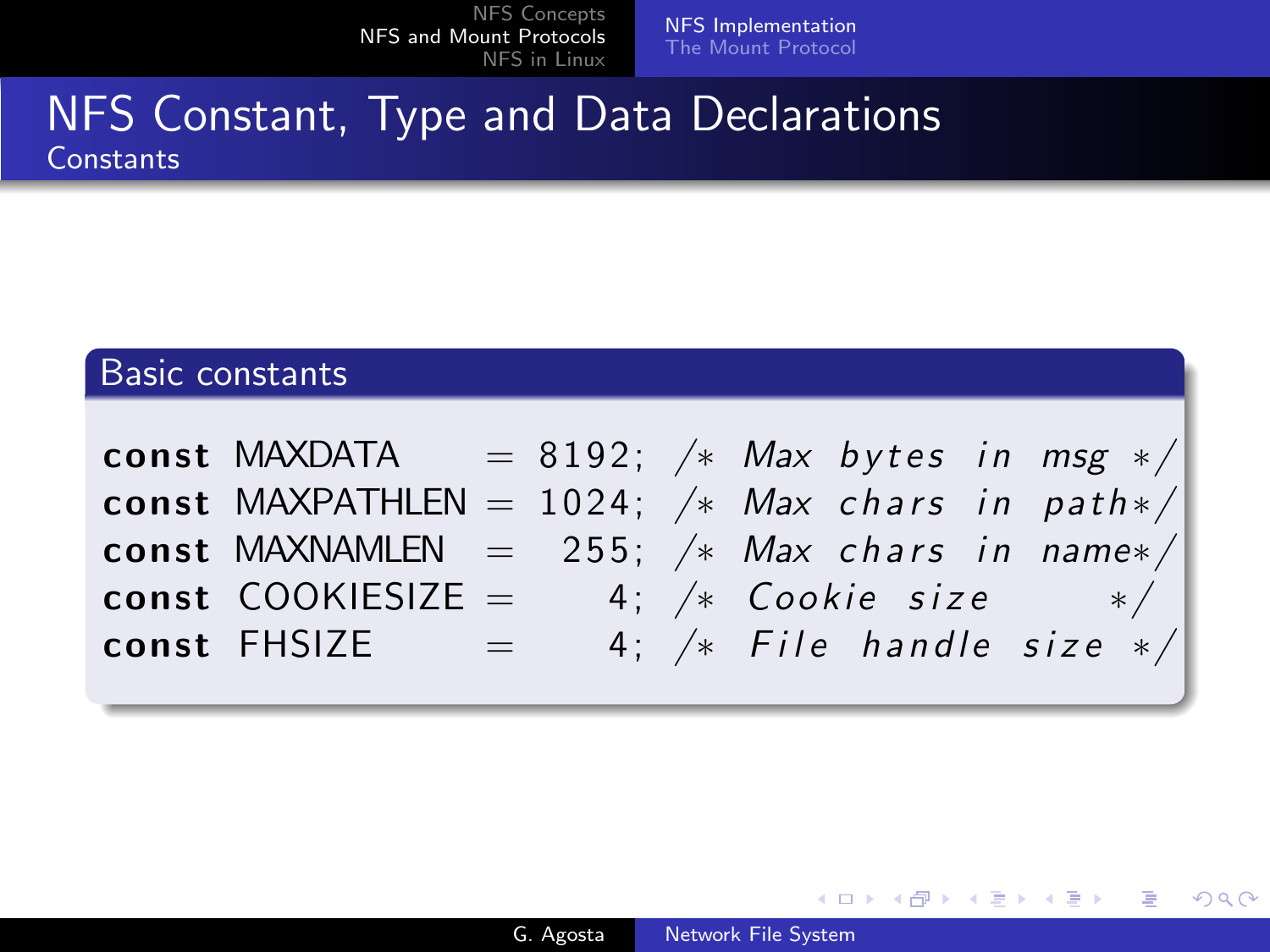[NFS Implementation](#page-11-0) [The Mount Protocol](#page-26-0)

# NFS Constant, Type and Data Declarations **Constants**

### Error Reporting

| enum stat $\{$<br>$NFS_OK$ = 0, /* Success | $\ast/$                                          |
|--------------------------------------------|--------------------------------------------------|
| NFSERR_PERM $= 1,$ /* Ownership error      | $*$ /                                            |
|                                            | NFSERR_NOENT = 2, $/*$ File does not exist $*/$  |
| NFSERR_IO = 5, $/*$ $1/O$ error            | $\frac{1}{\sqrt{2}}$                             |
|                                            | NFSERR_NXIO = 6, $/*$ Address does not exist */  |
|                                            | NFSERR_ACCES = 13, $/*$ Permission denied $*/$   |
|                                            | NFSERR_EXIST = 17, $/*$ File alreay exists $*/$  |
|                                            | NFSERR_NODEV = 19, $/*$ Device does not exist */ |
|                                            |                                                  |
|                                            |                                                  |

 $\leftarrow$   $\Box$ 

メタトメ ミトメ

Þ

重き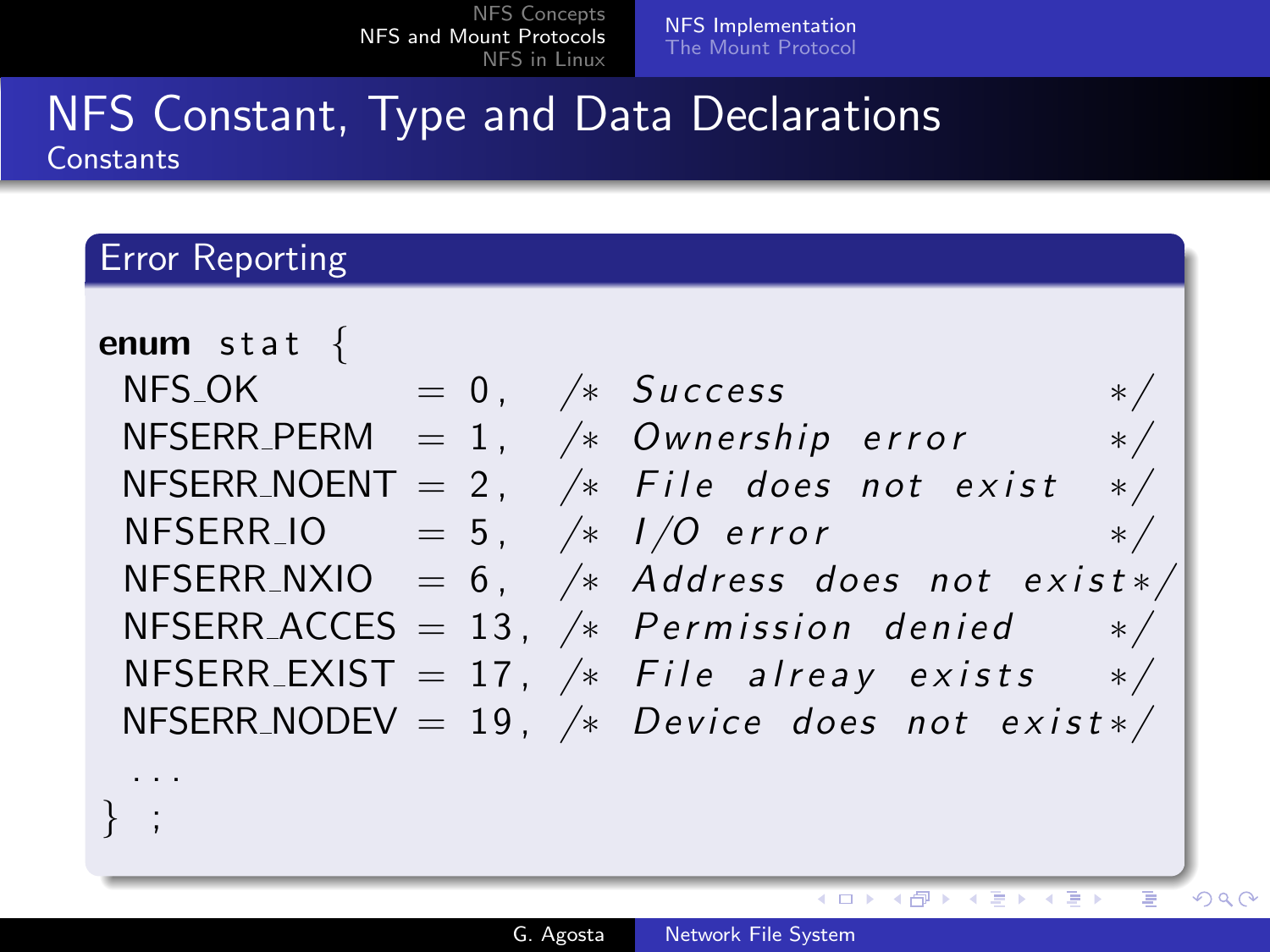[NFS Implementation](#page-11-0) [The Mount Protocol](#page-26-0)

# NFS Constant, Type and Data Declarations **Types**

#### File name and handle types

 $/*$  File name  $*/$  $type def$  string filename $\triangle$ MAXNAMLEN $>$ ;

 $/*$  File handle  $*/$ typedef opaque fhandle [FHSIZE];

### Dates and times

}

```
struct timeval \{unsigned int seconds; /* seconds
unsigned int useconds; /* microsec
```

$$
\left.\begin{matrix} \textit{past} \textit{ epoch} \ast / \\ \textit{onds} \textit{ } \ast / \end{matrix} \right|
$$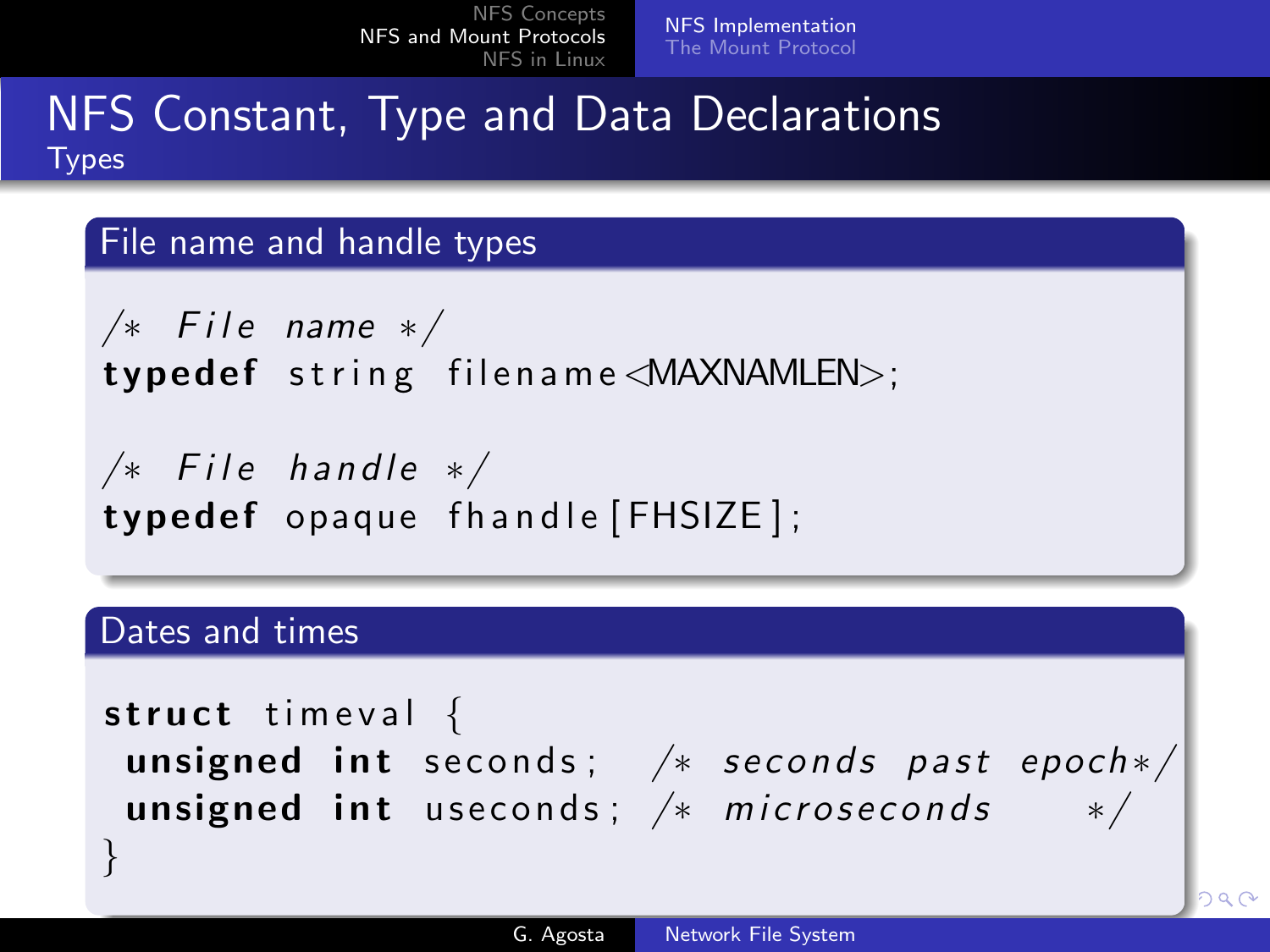[NFS Implementation](#page-11-0) [The Mount Protocol](#page-26-0)

# NFS Constant, Type and Data Declarations I Directory Operation Data Structures

#### Arguments

```
struct diropargs \{fhandle dir; /* handle for dir */filename name; /* name of file in dir */
}
```
and in

 $\rightarrow$   $\oplus$   $\rightarrow$   $\rightarrow$   $\oplus$   $\rightarrow$ 

 $\Omega$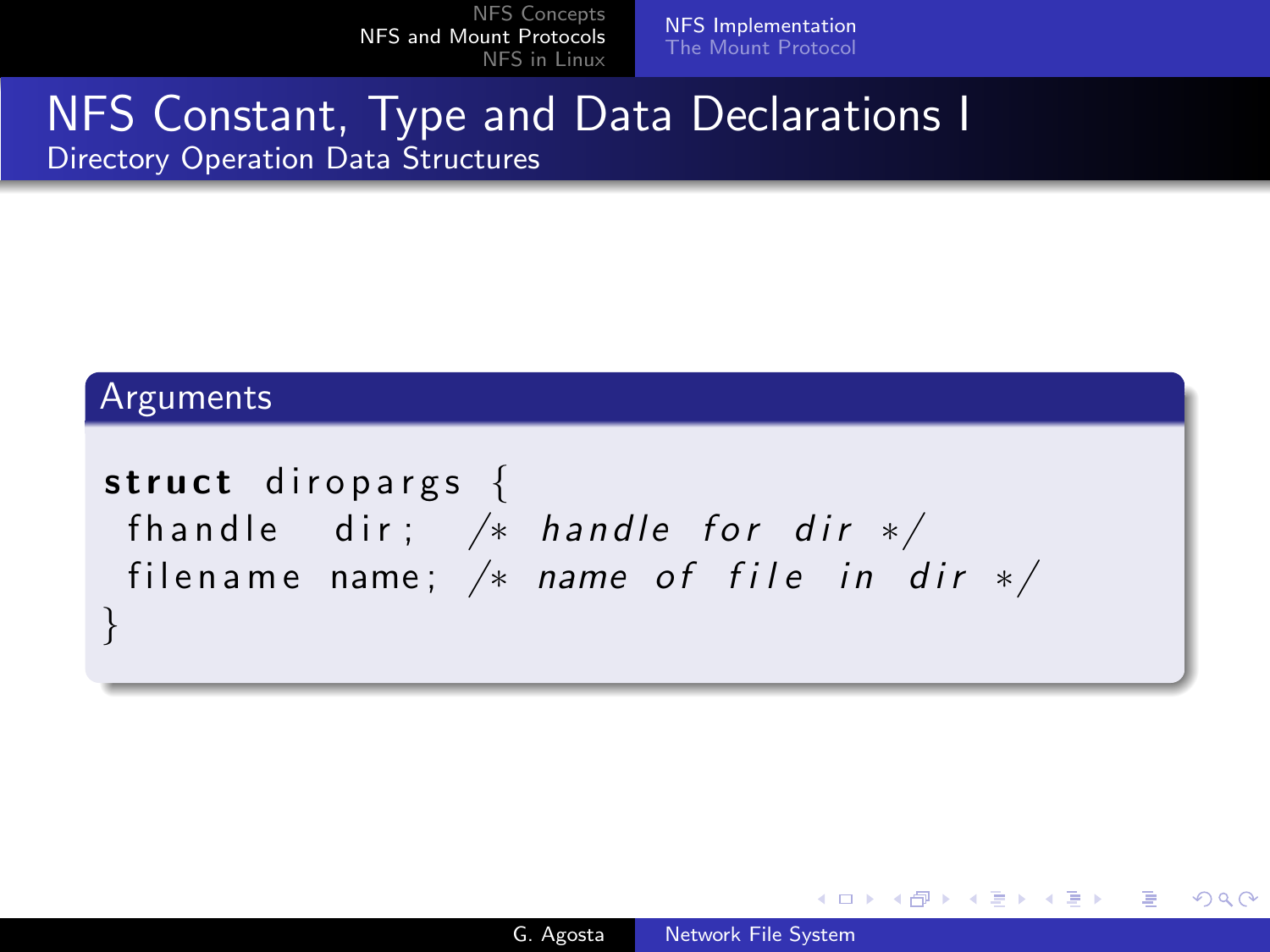[NFS Implementation](#page-11-0) [The Mount Protocol](#page-26-0)

# NFS Constant, Type and Data Declarations II Directory Operation Data Structures

### Return values

```
union diropres switch (stat status) {
case NFS_OK : /* success */struct \{fhandle file:
  fattr attributes; /* file status */\} diropok;
default : /* failure */void ; /* empty */}
```
イロト イ母 トイヨ トイヨ トー

 $\Omega$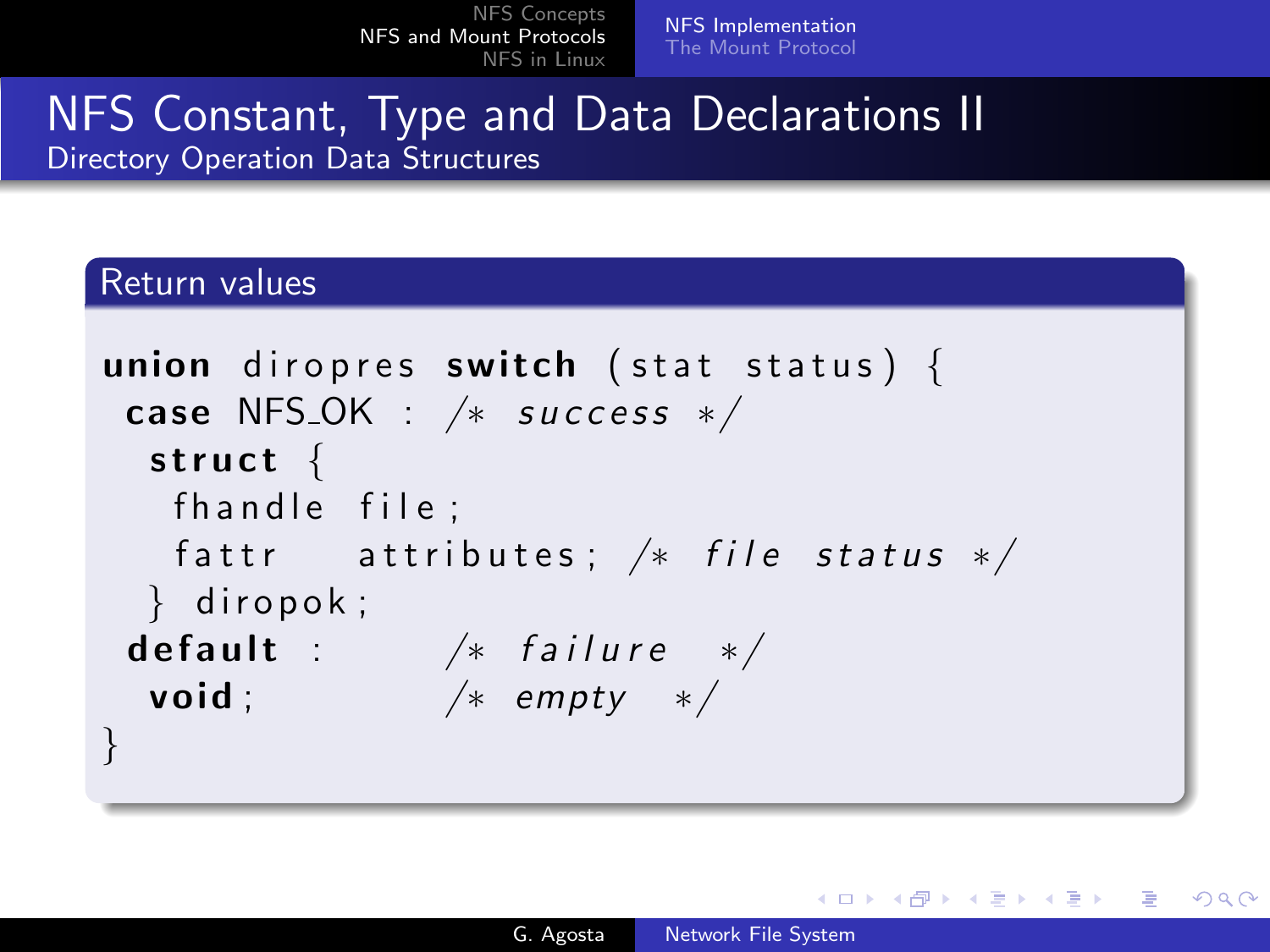[NFS Implementation](#page-11-0) [The Mount Protocol](#page-26-0)

# NFS Constant, Type and Data Declarations File Attribute Data Structure

| struct fattr {      |                         |
|---------------------|-------------------------|
| ftype               | type;                   |
| unsigned int mode;  |                         |
| unsigned int nlink; |                         |
| unsigned int uid;   |                         |
| unsigned int gid;   |                         |
| unsigned int size;  |                         |
|                     | unsigned int blocksize; |
| unsigned int rdev;  |                         |
|                     |                         |

. . .

. . . unsigned int rdev; unsigned int blocks; unsigned int fsid; unsigned int fileid; tim e val atime; tim e val mtime; tim e val ctime; } ;

4日 8

**K 何 ▶ 【 手**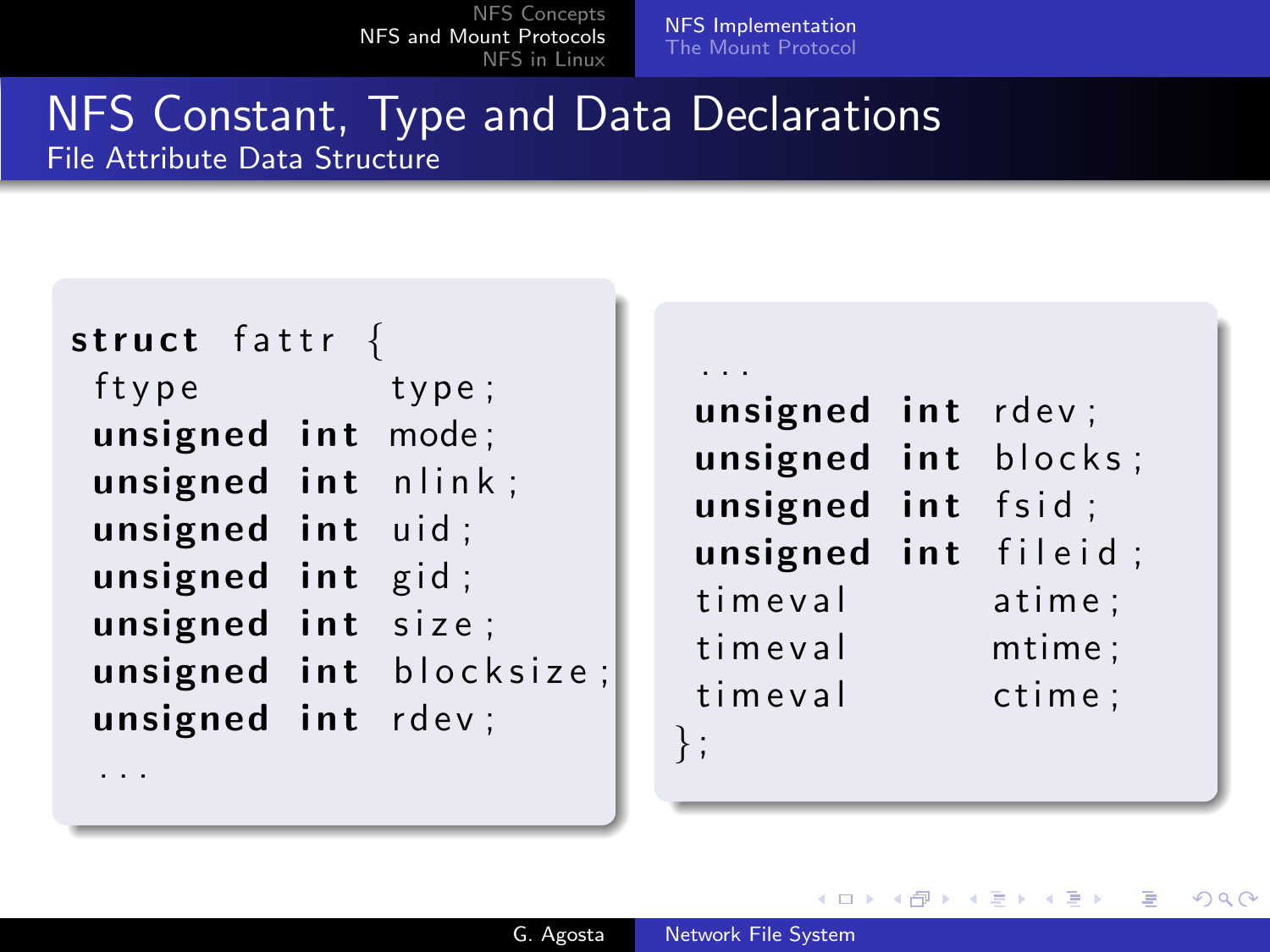[NFS Implementation](#page-11-0) [The Mount Protocol](#page-26-0)

# NFS Constant, Type and Data Declarations Read and Write Data Structures

### Write Arguments

s t r u c t w r i t e a r g s { f h a n d l e f i l e ; /∗ h a n d l e f o r f i l e ∗/ unsigned o f f s e t ; /∗ p o s i t i o n ∗/ n f s d a t a da ta /∗ da ta t o w r i t e ∗/ }

### Read Arguments

}

struct readargs  $\{$ fhandle file;  $/*$ unsigned offset;  $/*$ unsigned count;  $/*$ 

$$
\begin{array}{ccc}\n\text{handle} & \text{for} & \text{file} & \text{*}\n/ \\
\text{position} & \text{*}\n/ \\
\text{bytes} & \text{to} & \text{read} & \text{*}\n\end{array}
$$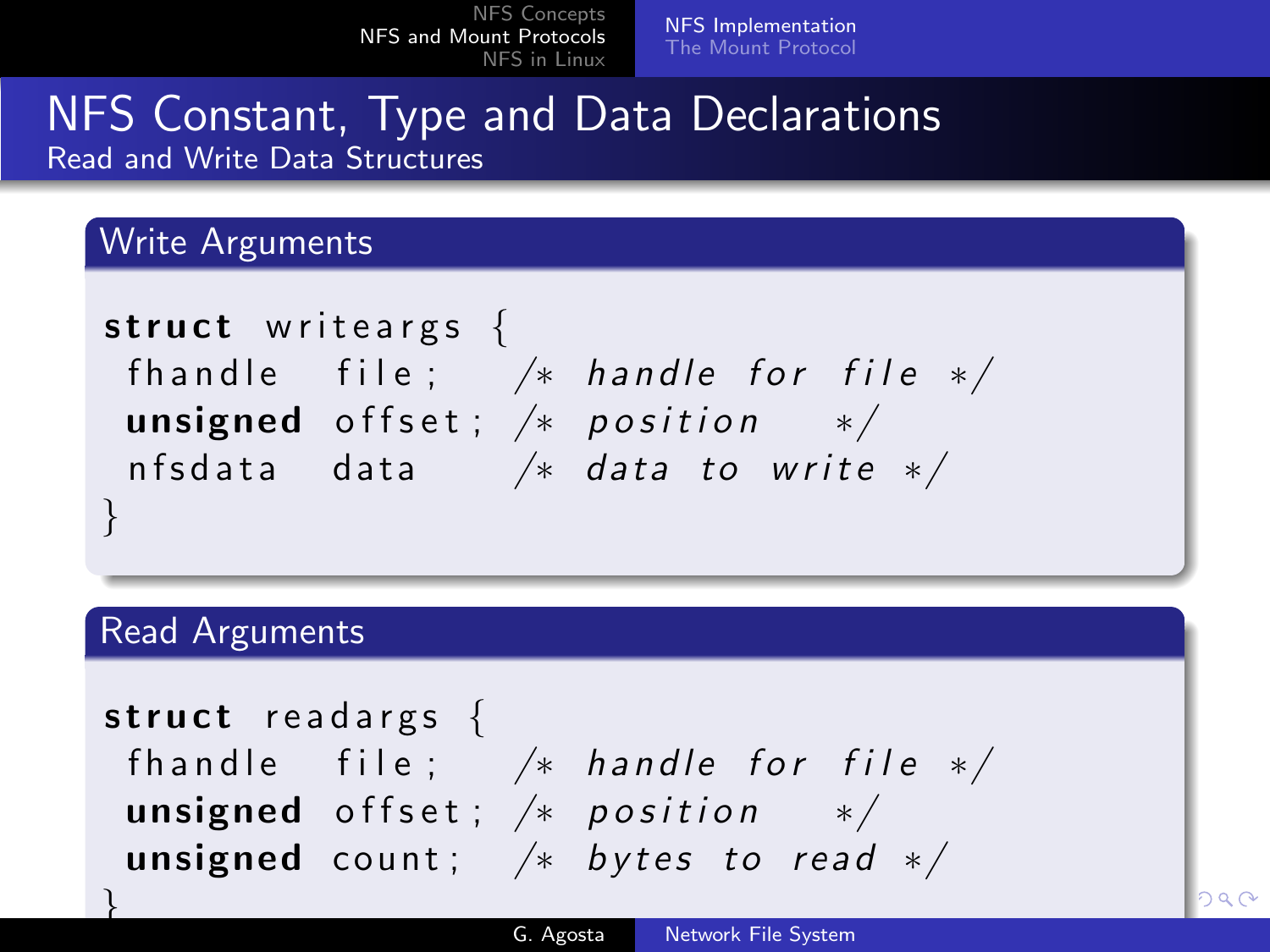. . .

[NFS Implementation](#page-11-0) [The Mount Protocol](#page-26-0)

### NFS Constant, Type and Data Declarations I Remote file service routines

| program NFS_PROGRAM {<br>version NFS <sub>-VERSION</sub> |                                      |  |  |  |  |
|----------------------------------------------------------|--------------------------------------|--|--|--|--|
| void                                                     | NFSPROC_NULL(void)<br>$= 0;$         |  |  |  |  |
| attrstat                                                 | NFSPROC_GETATTR(fhandle)<br>$= 1$ ;  |  |  |  |  |
| attrstat                                                 | $NFSPROC\_SETATTR(s at trargs) = 2;$ |  |  |  |  |
| void                                                     | NFSPROC_ROOT(void)<br>$= 3$ ;        |  |  |  |  |
| diropres                                                 | NFSPROC_LOOKUP(diropargs) = $4$ ;    |  |  |  |  |
| readlinkres                                              | NFSPROC_READLINK (fhandle) = $5$ ;   |  |  |  |  |
| readres                                                  | NFSPROC_READ(readargs)<br>$= 6;$     |  |  |  |  |
| void                                                     | NFSPROC_WRITECACHE(void)<br>$= 7;$   |  |  |  |  |
| attrstat                                                 | NFSPROC_WRITE(writeargs)<br>$= 8$ ;  |  |  |  |  |
|                                                          |                                      |  |  |  |  |

 $\overline{1}$ 

4 円 トー4 Ξ  $2990$ 

 $\equiv$   $\rightarrow$ क ₹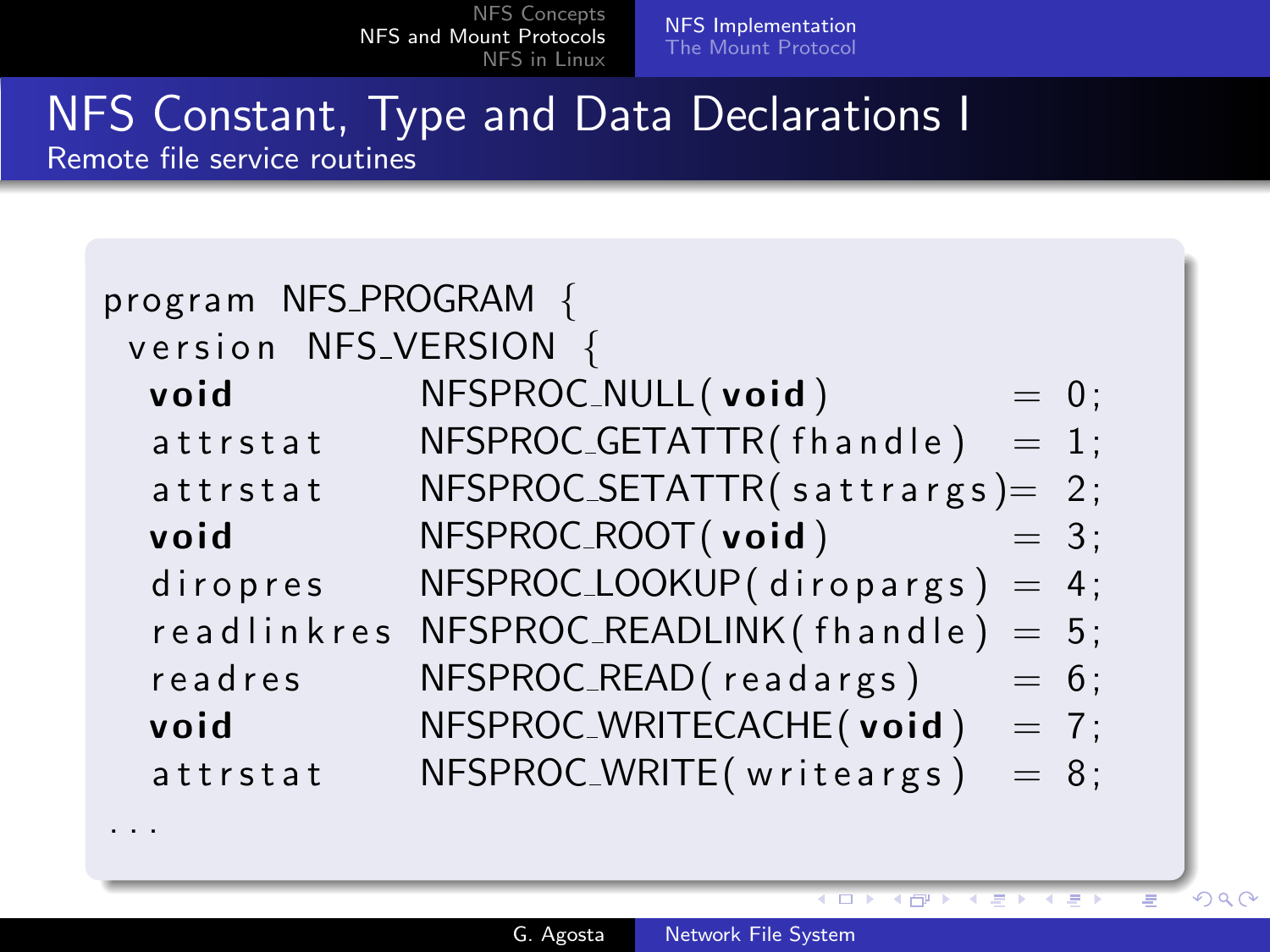[NFS Implementation](#page-11-0) [The Mount Protocol](#page-26-0)

### NFS Constant, Type and Data Declarations II Remote file service routines

| diropres       | $NFSPROC_CREATE$ (createargs) = 9;    |
|----------------|---------------------------------------|
| stat           | $NFSPROC$ -REMOVE(diropargs) = 10;    |
| stat           | $NFSPROC$ _RENAME(renameargs) = 11;   |
| stat           | $NFSPROC.LINK(linkargs) = 12;$        |
| stat           | $NFSPROC_SYMLINK(symlinkargs) = 13;$  |
| diropres       | $NFSPROC_MKDIR(createst args) = 14;$  |
| stat           | NFSPROC_RMDIR(diropargs)<br>$= 15$ ;  |
| readdirres     | $NFSPROC\_READDIR(readdirargs) = 16;$ |
| statfsres      | NFSPROC_STATFS(fhandle)<br>$= 17$ ;   |
| $\}$ = 2;      |                                       |
| $\} = 100003;$ |                                       |
|                |                                       |

4 0 8

4 何 ) - 4

性

つくへ

∍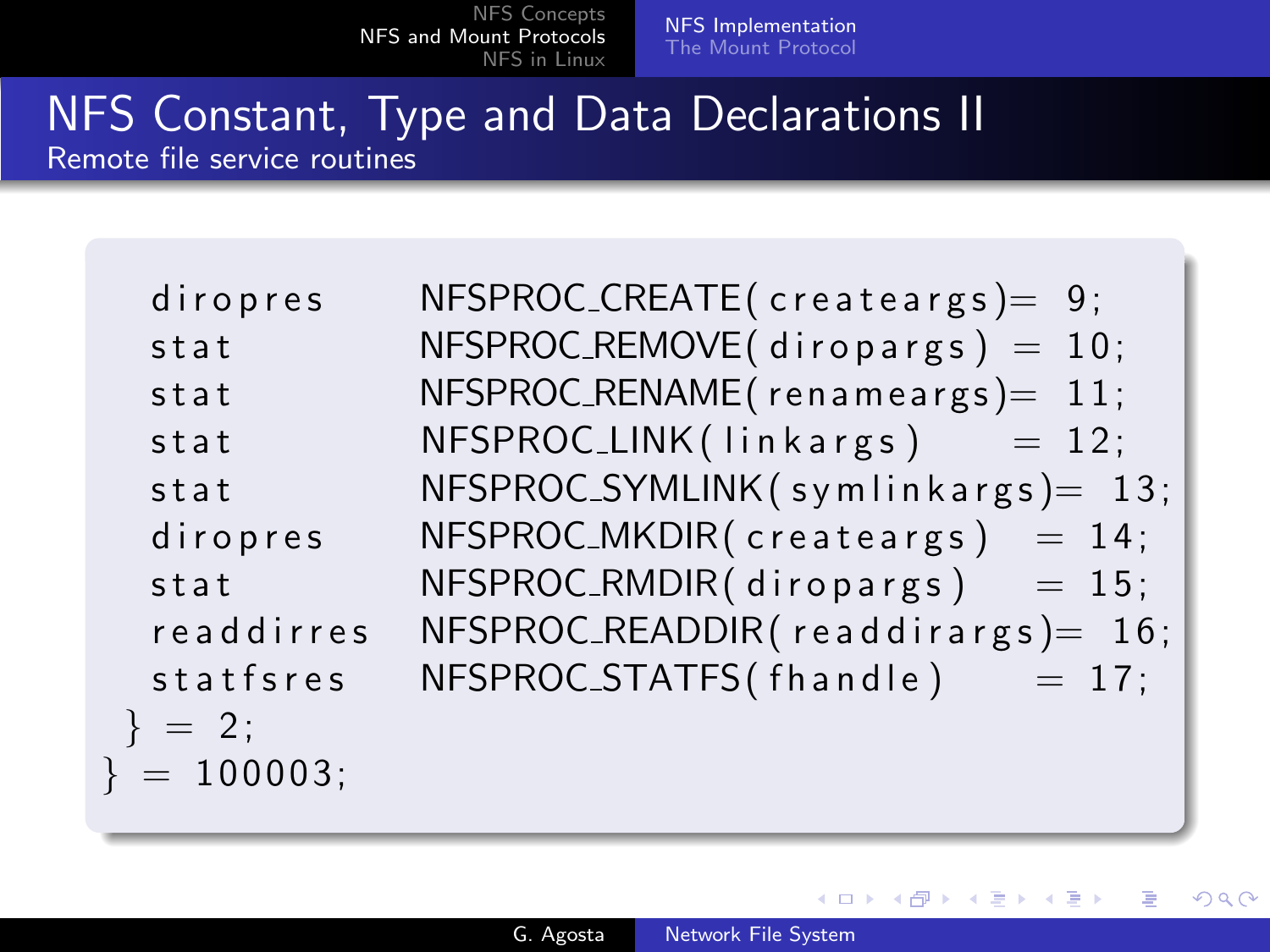[NFS Implementation](#page-11-0) [The Mount Protocol](#page-26-0)

### NFS Constant, Type and Data Declarations Remote file service routines

#### **Semantics**

NFSPROC NULL No effect, used to test server response NFSPROC ROOT Obsolete, single root not used anymore NFSPROC WRITECACHE Not used in current protocol

and in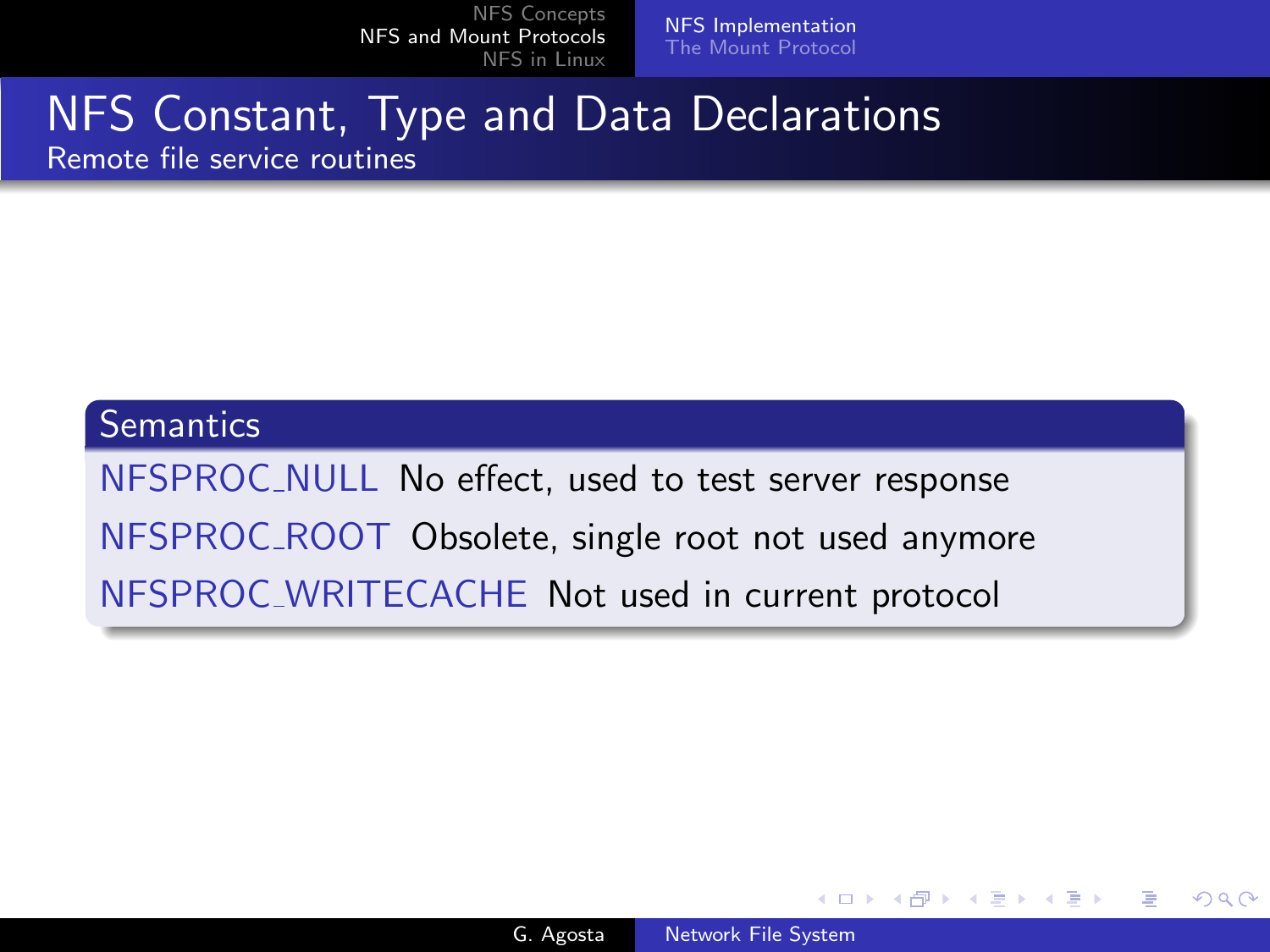[NFS Implementation](#page-11-0) [The Mount Protocol](#page-26-0)

# NFS Constant, Type and Data Declarations I Remote file service routines: Write

### Write to File

```
struct writeargs \{fhandle file;
unsigned begin of fset; /* obsolete */unsigned offset;
unsigned total count; /* obsolete */opaque data<NFS_MAXDATA>;
} ;
```

```
a t t r s t a t
NFSPROC_WRITE(writeargs) = 8;
```
イロト イ母ト イヨト イ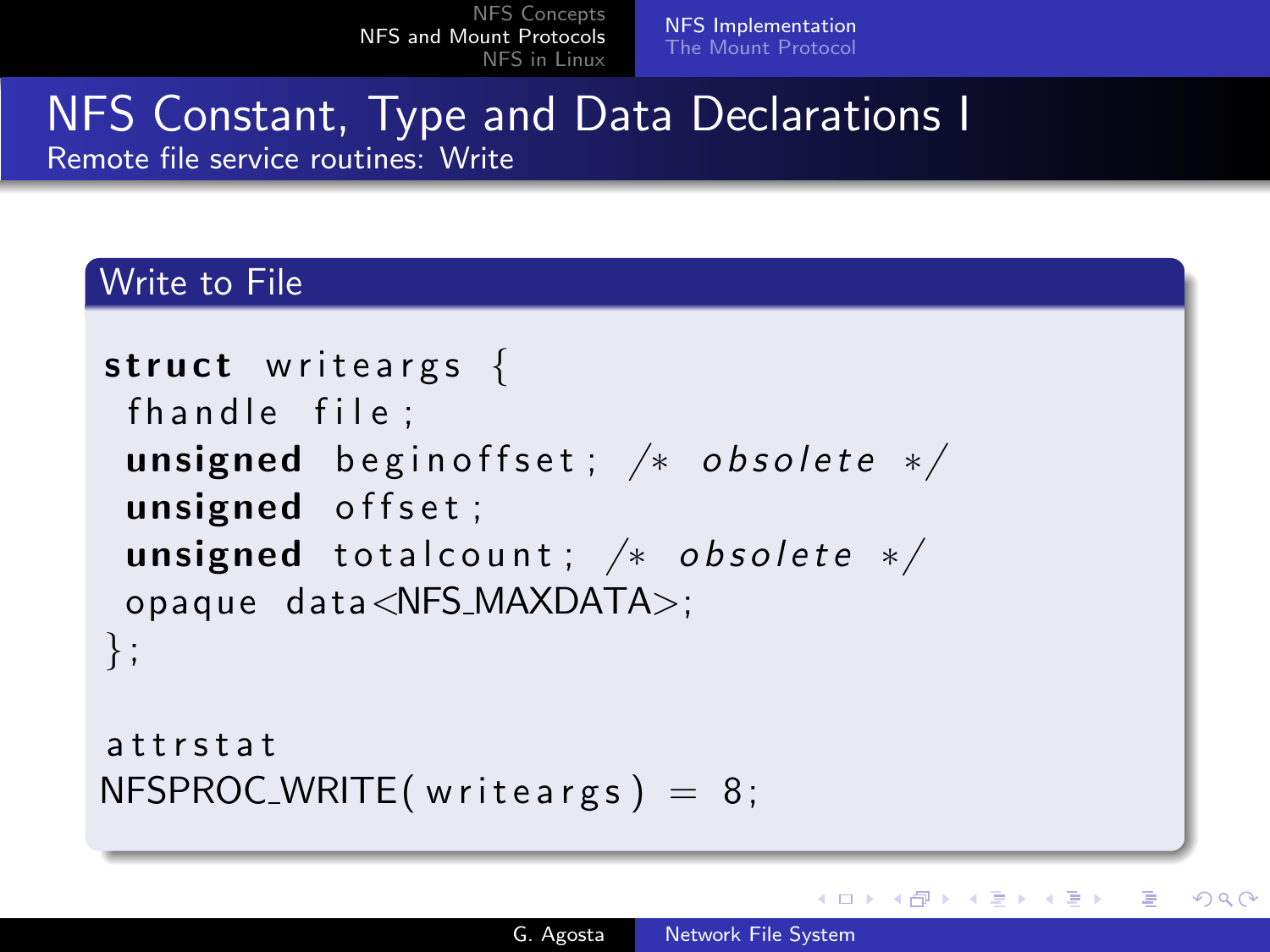[NFS Implementation](#page-11-0) [The Mount Protocol](#page-26-0)

# NFS Constant, Type and Data Declarations II Remote file service routines: Write

## **Semantics**

- Writes data beginning offset bytes from the beginning of file
- The first byte of the file is at offset zero
- If status is NFS\_OK, then attributes contains file attributes after the write
- **•** Atomic operation

 $\sim$   $\sim$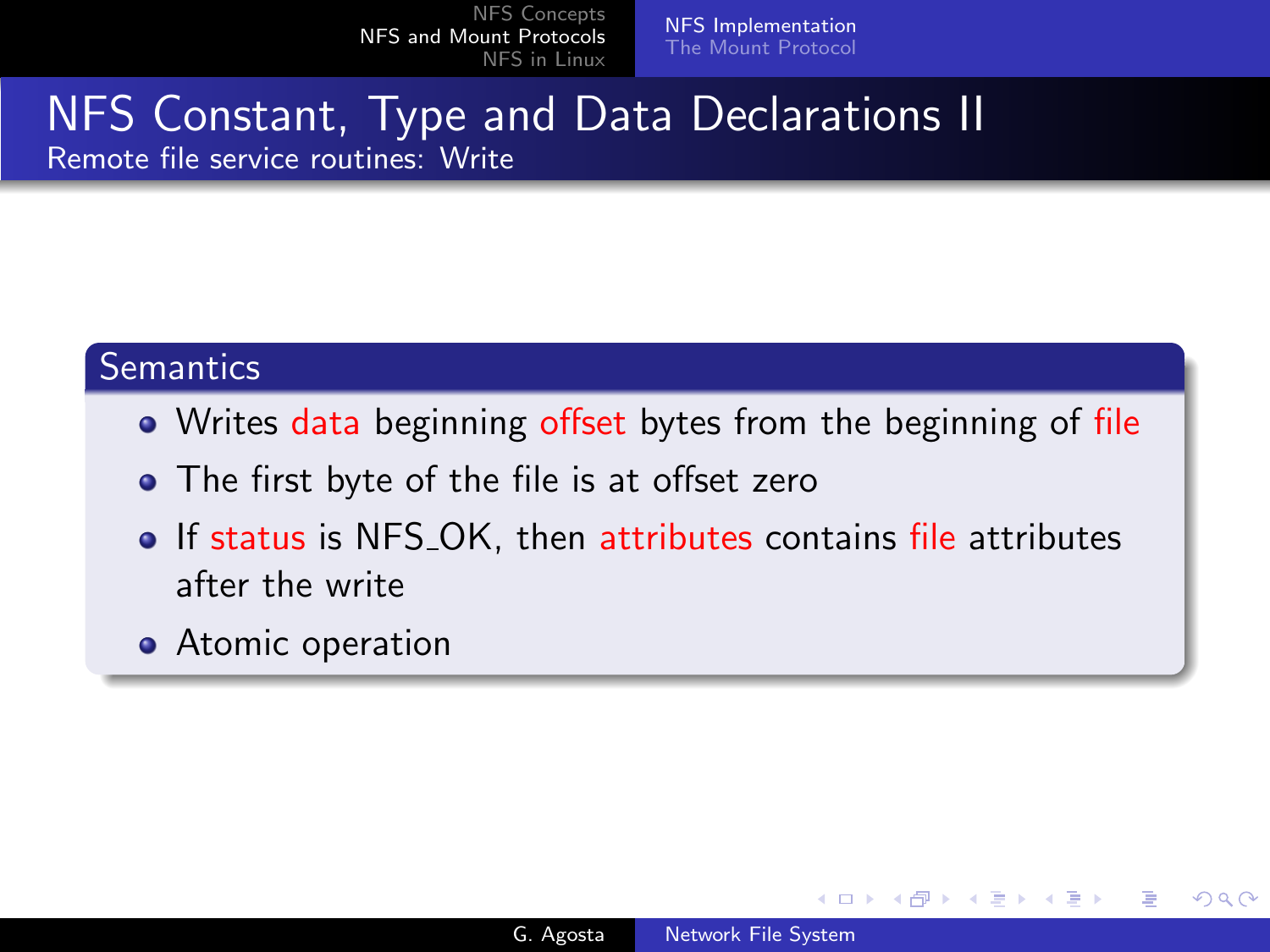[NFS Implementation](#page-11-0) [The Mount Protocol](#page-26-0)

### The Mount Protocol **Overview**

# Use

- Provide server path name
- Validate user identity
- Check access permissions

## **Notes**

- Contrary to NFS, it is a stateful protocol
- State used to maintain *mount lists*
- **•** State information not critical
- Integrated in NFS as of version 4

<span id="page-26-0"></span> $\leftarrow$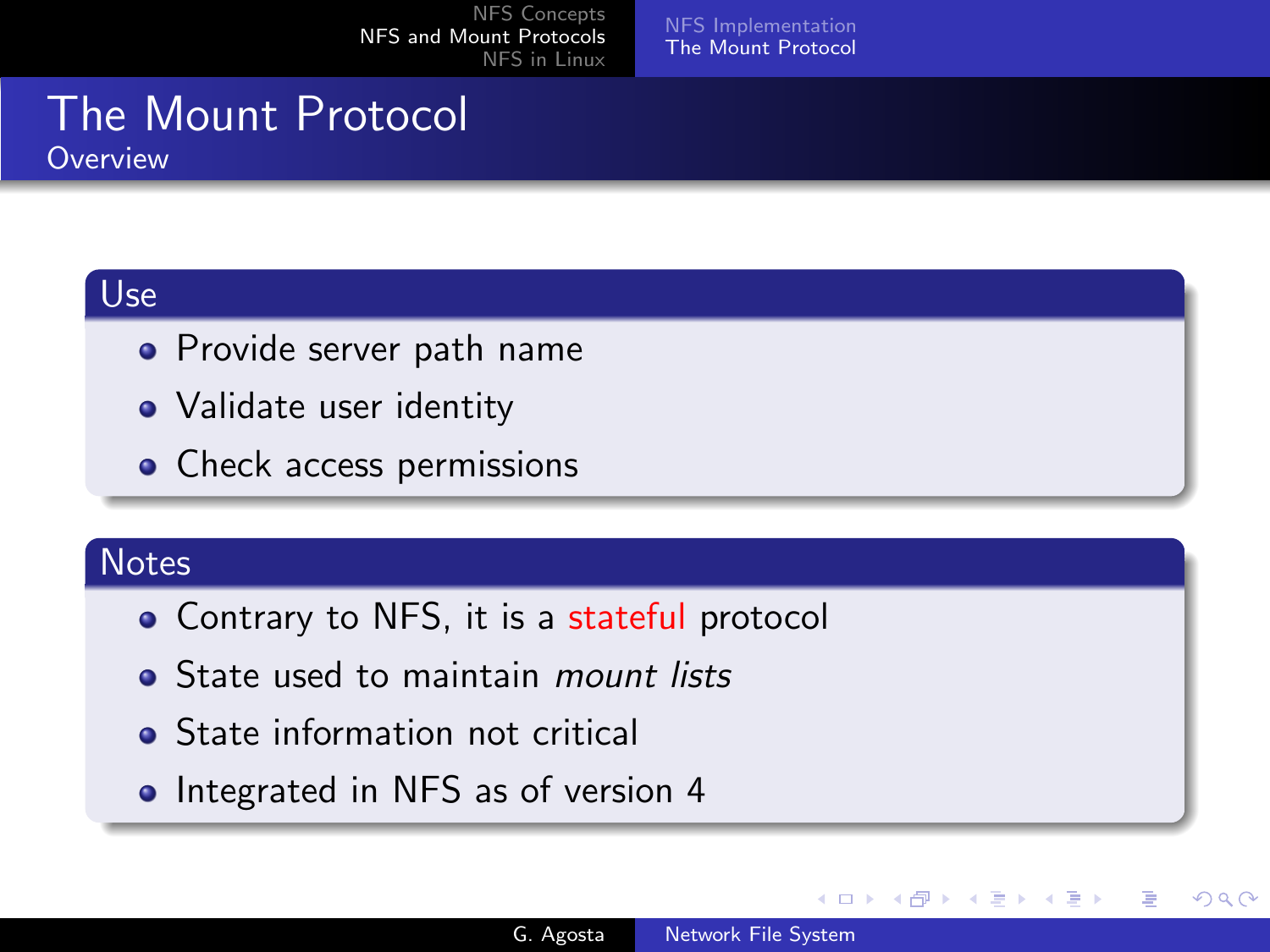[NFS Implementation](#page-11-0) [The Mount Protocol](#page-26-0)

## The Mount Protocol Declarations: Constants and Types

### **Constants**

const MNTNAMLEN  $= 255$ ; const MNTPATHLEN  $= 1024$ : const FHSIZE  $=$  32:

#### Types

typedef opaque fhandle [FHSIZE]; typedef string dirpath  $\triangle$ MNTPATHLEN $>$ ;

4 0 8

**K 何 ▶ 【 手**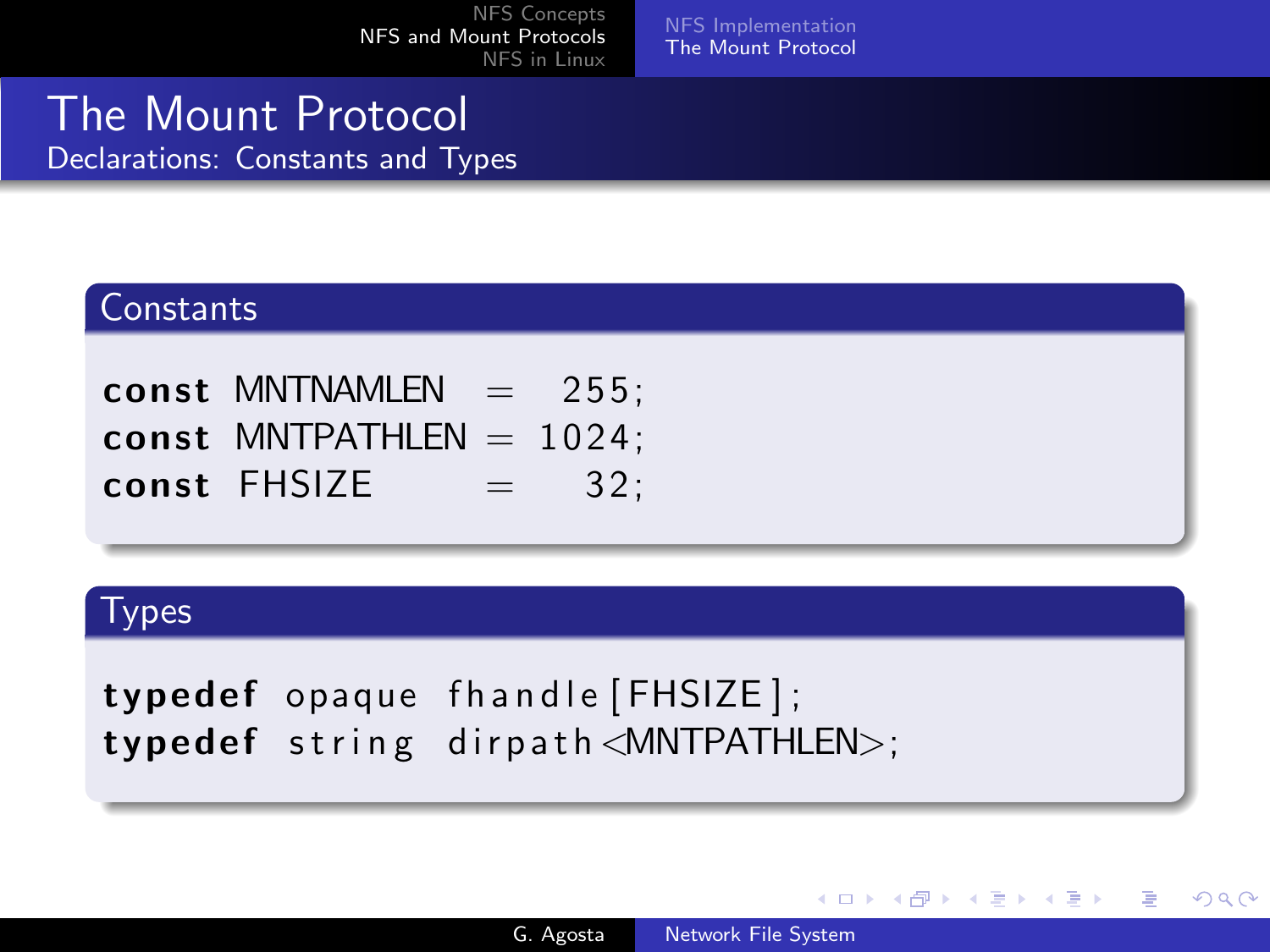[NFS Implementation](#page-11-0) [The Mount Protocol](#page-26-0)

## The Mount Protocol Declarations: Data Structures

#### Return values

```
union fhstatus switch (unsigned status) {
case 0: /* success */fhandle directory;
default: /* failure */void ;
} ;
struct *groups {
name grname; /* protection group */groups grnext; /* pointer to next */} ;
```
 $QQ$ 

メロメ メ母メ メミメ メミメ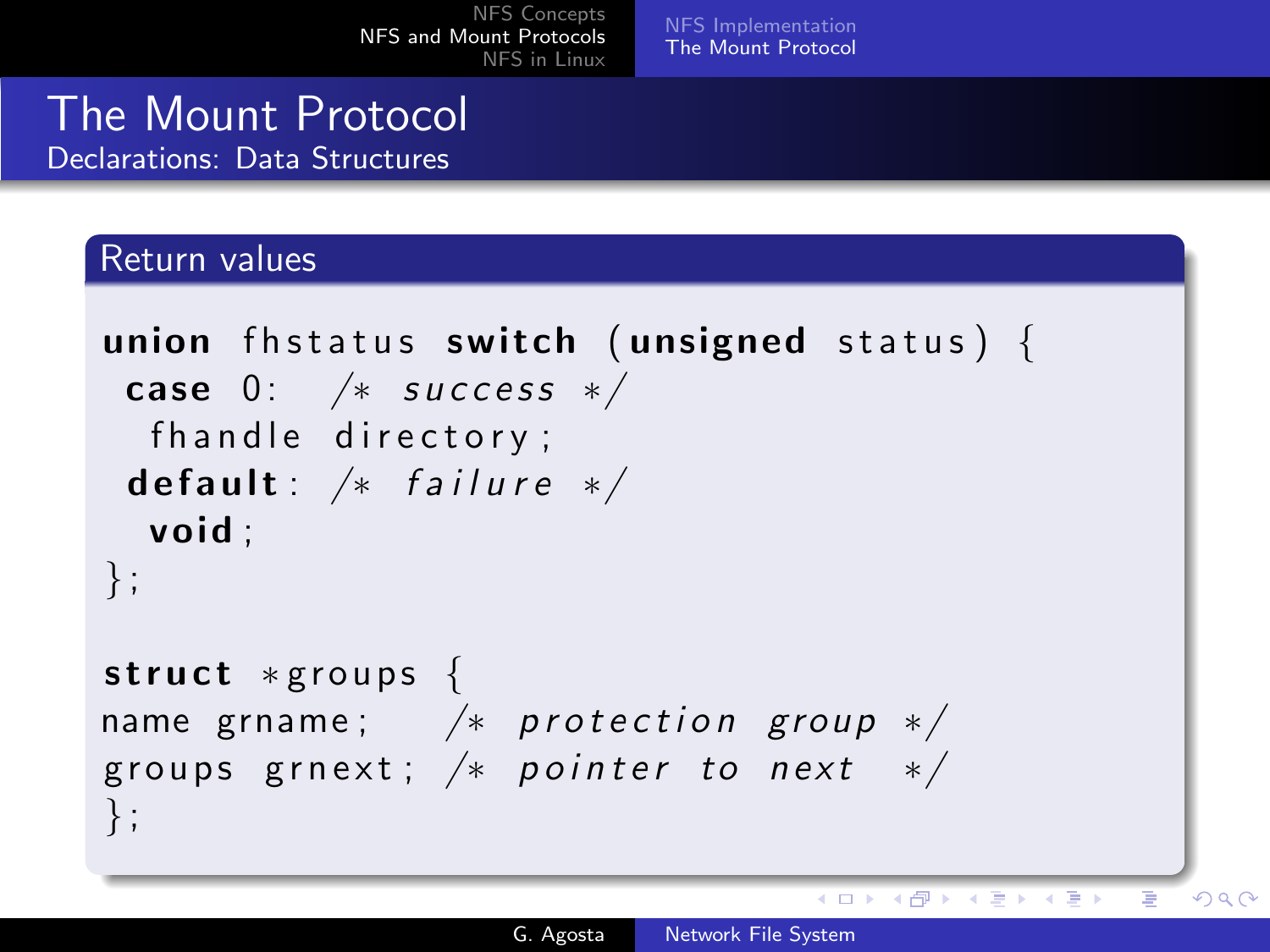[NFS Implementation](#page-11-0) [The Mount Protocol](#page-26-0)

### The Mount Protocol Declarations: Data Structures

### Return values

```
/* list of available hierarchies */struct * exportlist {
 dirpath filesys; /* pathname */groups groups; /* allowed groups */exportlist next; /* pointer to next */} ;
/* list of mounted filesystems */struct * mountlist {
name hostname; /* remote host */dirpath directory; /* path name */
mountlist nextentry; /* pointer to next */} ;
```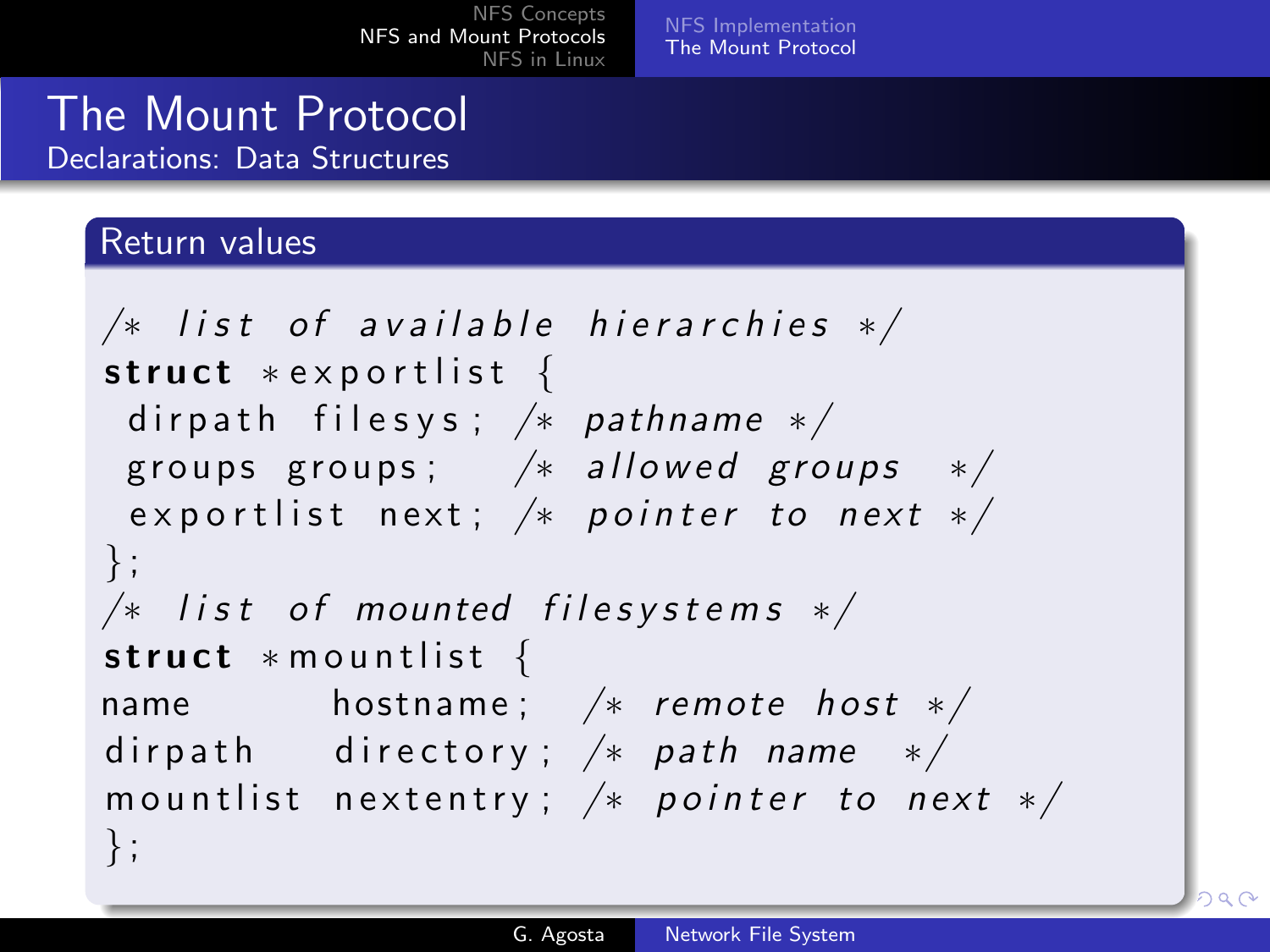[NFS Implementation](#page-11-0) [The Mount Protocol](#page-26-0)

# The Mount Protocol Protocol routines

| program MOUNTPROG {<br>version MOUNTVERS { |                                      |
|--------------------------------------------|--------------------------------------|
| void                                       | MOUNTPROC_NULL(void)<br>$= 0;$       |
| fhstatus                                   | MOUNTPROC_MNT(dirpath)<br>$= 1;$     |
| mountlist                                  | MOUNTPROC_DUMP(void)<br>$= 2;$       |
| void                                       | MOUNTPROC_UMNT $($ dirpath $) = 3$ ; |
| void                                       | MOUNTPROC_UMNTALL $(void) = 4$ ;     |
| exportlist                                 | MOUNTPROC_EXPORT $(void) = 5$ ;      |
| $\} = 1;$                                  |                                      |
| $\} = 100005;$                             |                                      |
|                                            |                                      |

**K ロ ▶ K 何 ▶ K** 

э

 $\sim$ к э **B**  È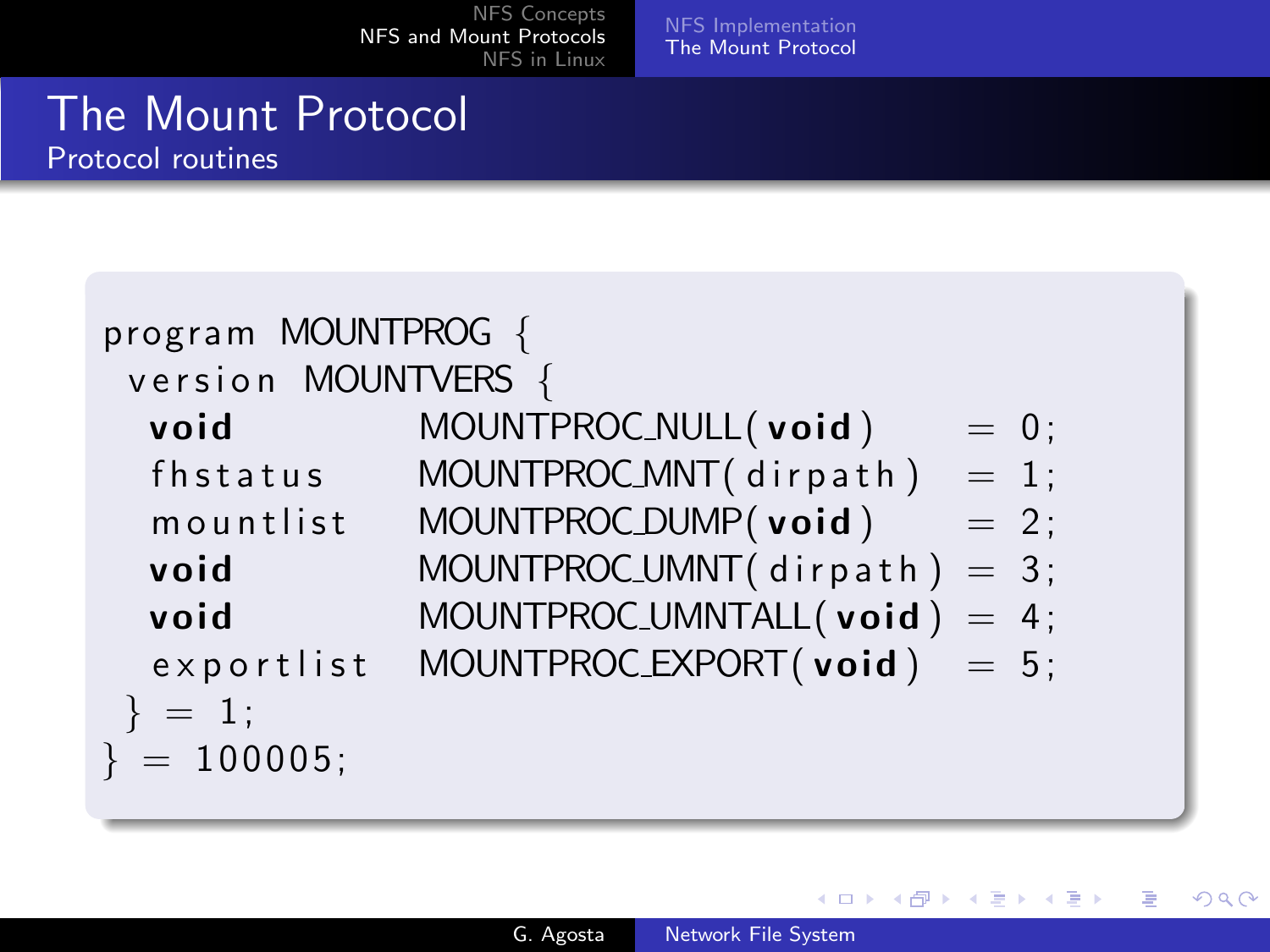# NFS Support in Linux

#### **Overview**

- Supported versions: v2, v3 and v4
- Use v3 unless there is a specific reason
- **•** Export specified
- Mount specified in /etc/fstab
- Format: server : path / mountpoint fstype options 0 0
- <span id="page-31-0"></span>• Filesystem types: nfs and nfs4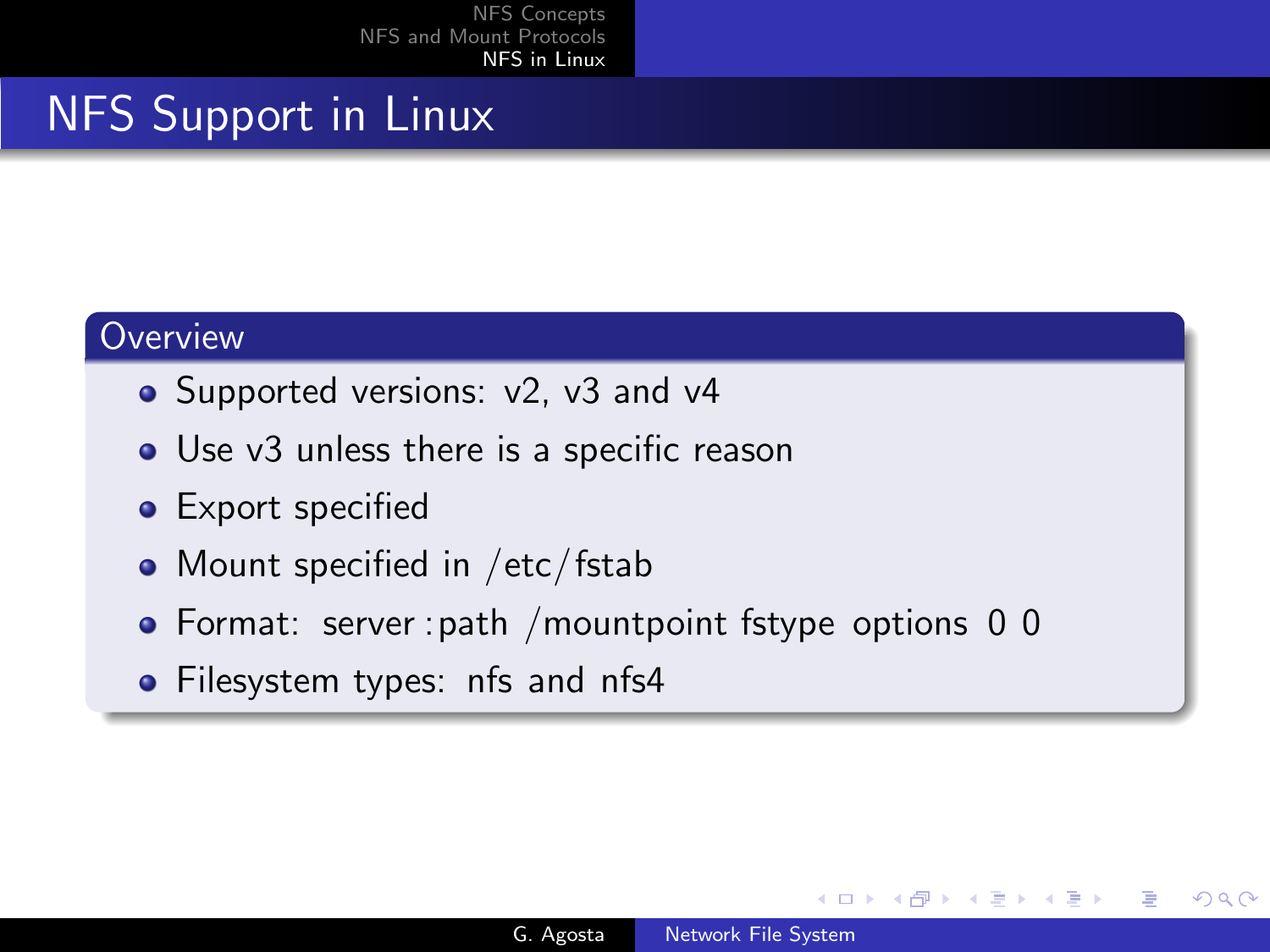# NFS Support in Linux

### Mount options

- soft/hard Retry indefinitely after timeout (hard, default) or fail after retrans retries
- timeo=n Timeout before retry (in tenths of seconds)
- retrans=n Number of retransmissions if soft (default 3)
	- rsize=n Maximum read size (max  $1MB$ )
	- wsize=n Maximum write size (max 1MB)
	- ac/noac Cache file attributes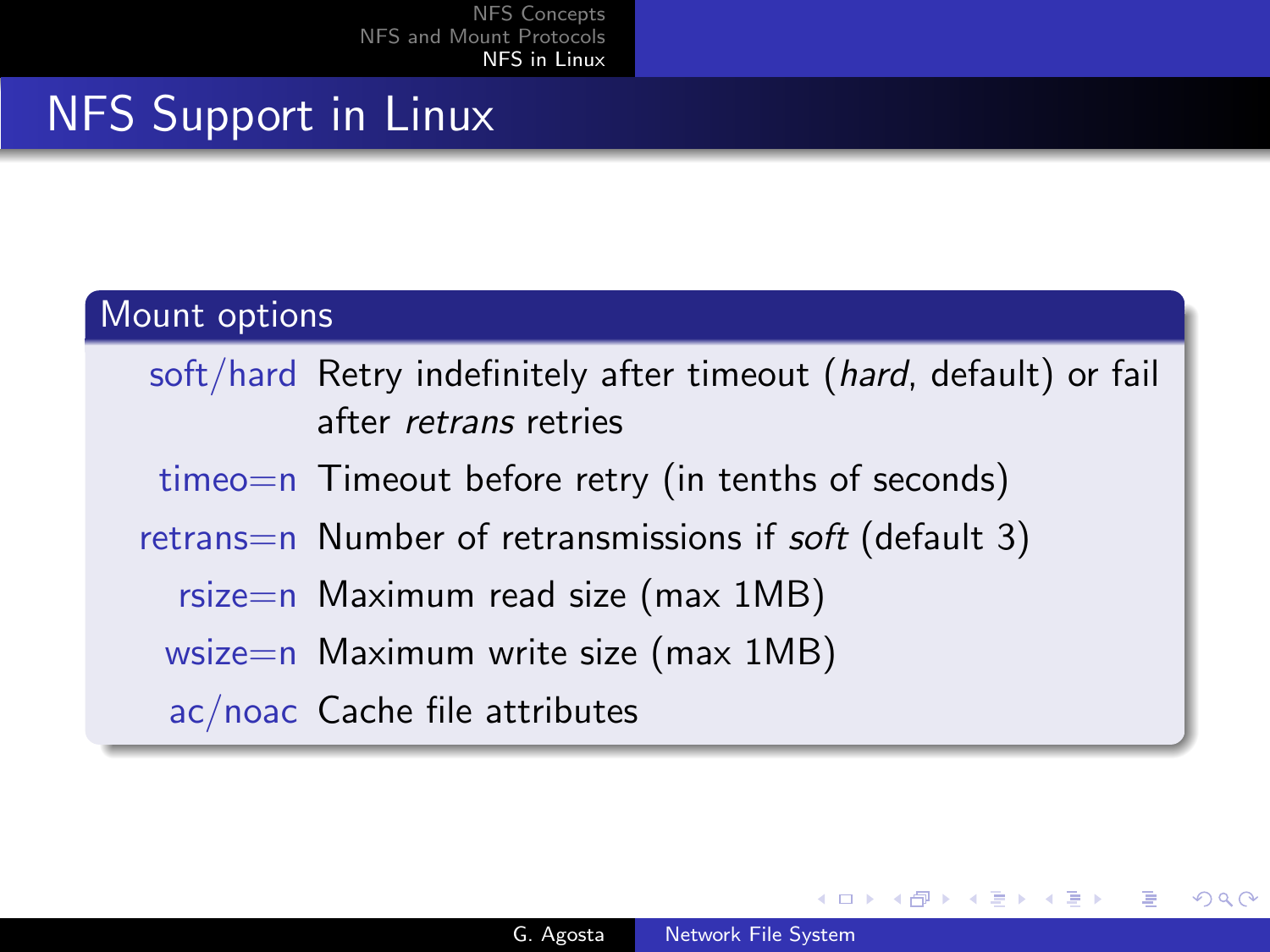# NFS Support in Linux

### Mount options

bg/fg Retry indefinitely the mount operation in child  $(bg)$ or terminate with error  $(fg,$  default)

sec=mode RPC security flavor

sharecache/nosharecache Share data cache when mounting same export multiple times

proto=transport UDP or TCP, v4 defaults to TCP

port $=n$  if 0, rely on portmapper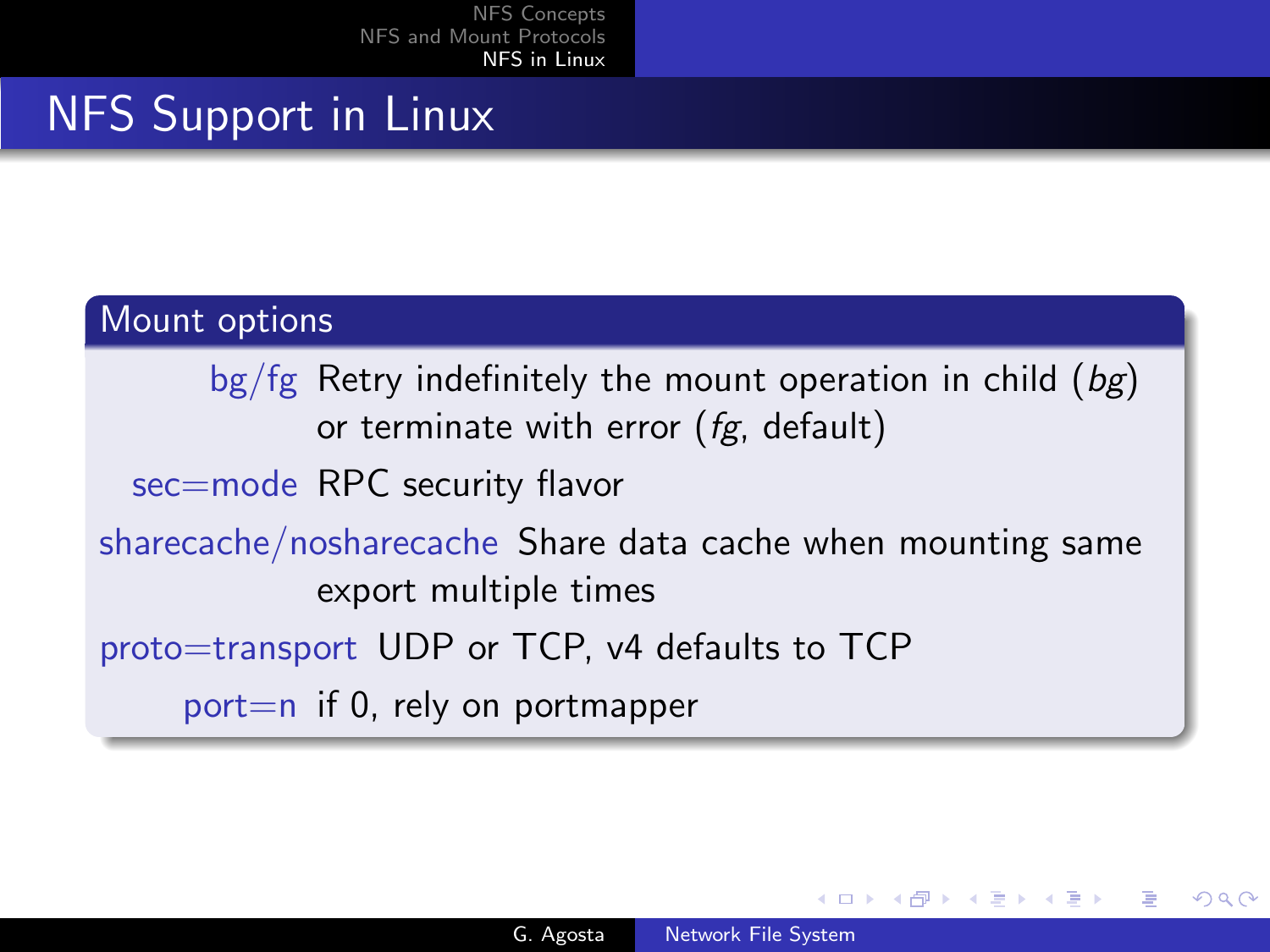# NFS Support in Linux Example - Server

# /etc/exports

/path/remote clienthostname(rw)

# rpcinfo -p

| program |   | vers proto | port  |            |
|---------|---|------------|-------|------------|
| 100000  | 2 | tcp        | 111   | portmapper |
| 100000  | 2 | udp        | 111   | portmapper |
| 100024  | 1 | udp        | 47727 | status     |
| 100024  | 1 | tcp        | 42454 | status     |
| 100003  | 3 | udp        | 2049  | nfs        |
| 100003  | 3 | tcp        | 2049  | nfs        |
| 100005  | 1 | udp        | 2049  | mountd     |
| 100005  | 3 | udp        | 2049  | mountd     |

 $\overline{1}$ 

ъ

**CEP E** 

₹

 $2990$ 

Ξ

Ξ